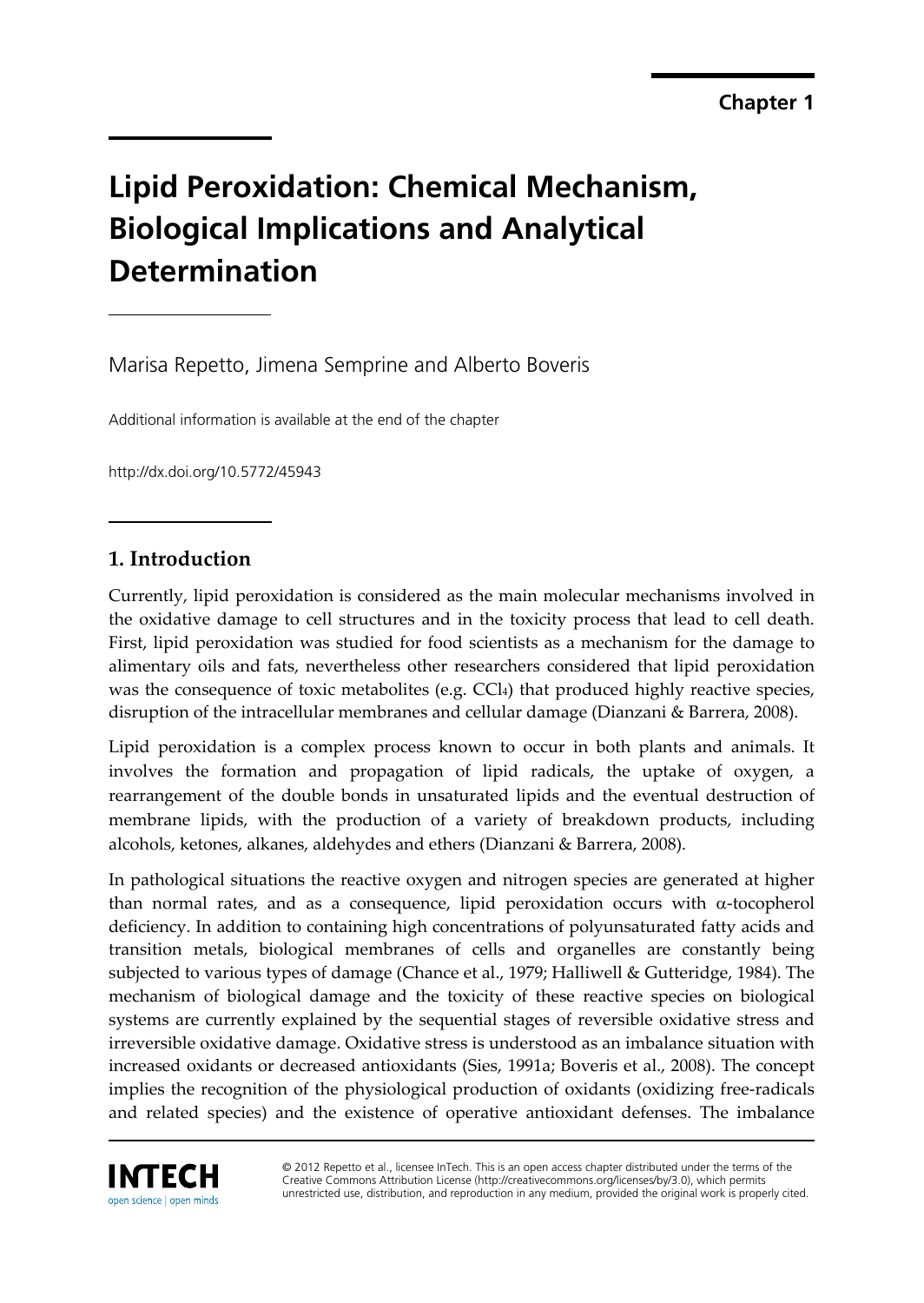concept recognizes the physiological effectiveness of the antioxidant defenses in maintaining both oxidative stress and cellular damage at a minimum level in physiological conditions (Boveris et al., 2008).

Lipid peroxidation is a chain reaction initiated by the hydrogen abstraction or addition of an oxygen radical, resulting in the oxidative damage of polyunsaturated fatty acids (PUFA). Since polyunsaturated fatty acids are more sensitive than saturated ones, it is obvious that the activated methylene (RH) bridge represents a critical target site. The presence of a double bond adjacent to a methylene group makes the methylene C-H bond weaker and therefore the hydrogen in more susceptible to abstraction. This leaves an unpaired electron on the carbon, forming a carbon-centered radical, which is stabilized by a molecular rearrangement of the double bonds to form a conjugated diene which then combines with oxygen to form a peroxyl radical. The peroxyl radical is itself capable of abstracting a hydrogen atom from another polyunsaturated fatty acid and so of starting a chain reaction (Halliwell & Gutteridge, 1984) (Fig. 1).



**Figure 1.** Initiation step of lipid peroxidation process.

Molecular oxygen rapidly adds to the carbon-centered radicals (R. ) formed in this process, yielding lipid peroxyl radicals (ROO. ). Decomposition of lipid peroxides is catalyzed by transition metal complexes yielding alcoxyl (RO) or hydroxyl (HO) radicals. These participate in chain reaction initiation that in turn abstract hydrogen and perpetuate the chain reaction of lipid peroxidation. The formation of peroxyl radicals leads to the production of organic hydroperoxides, which, in turn, can subtract hydrogen from another PUFA. This reaction is termed propagation, implying that one initiating hit can result in the conversion of numerous PUFA to lipid hydroperoxides. In sequence of their appearance, alkyl, peroxyl and alkoxyl radicals are involved. The resulting fatty acid radical is stabilized by rearrangement into a conjugated diene that retains the more stable products including hydroperoxides, alcohols, aldehydes and alkanes. Lipid hydroperoxide (ROOH) is the first, comparatively stable, product of the lipid peroxidation reaction (Halliwell & Gutteridge, 1984) (Fig. 2).



**Figure 2.** Initial phase of the propagation step of lipid peroxidation process indicating the oxygen uptake.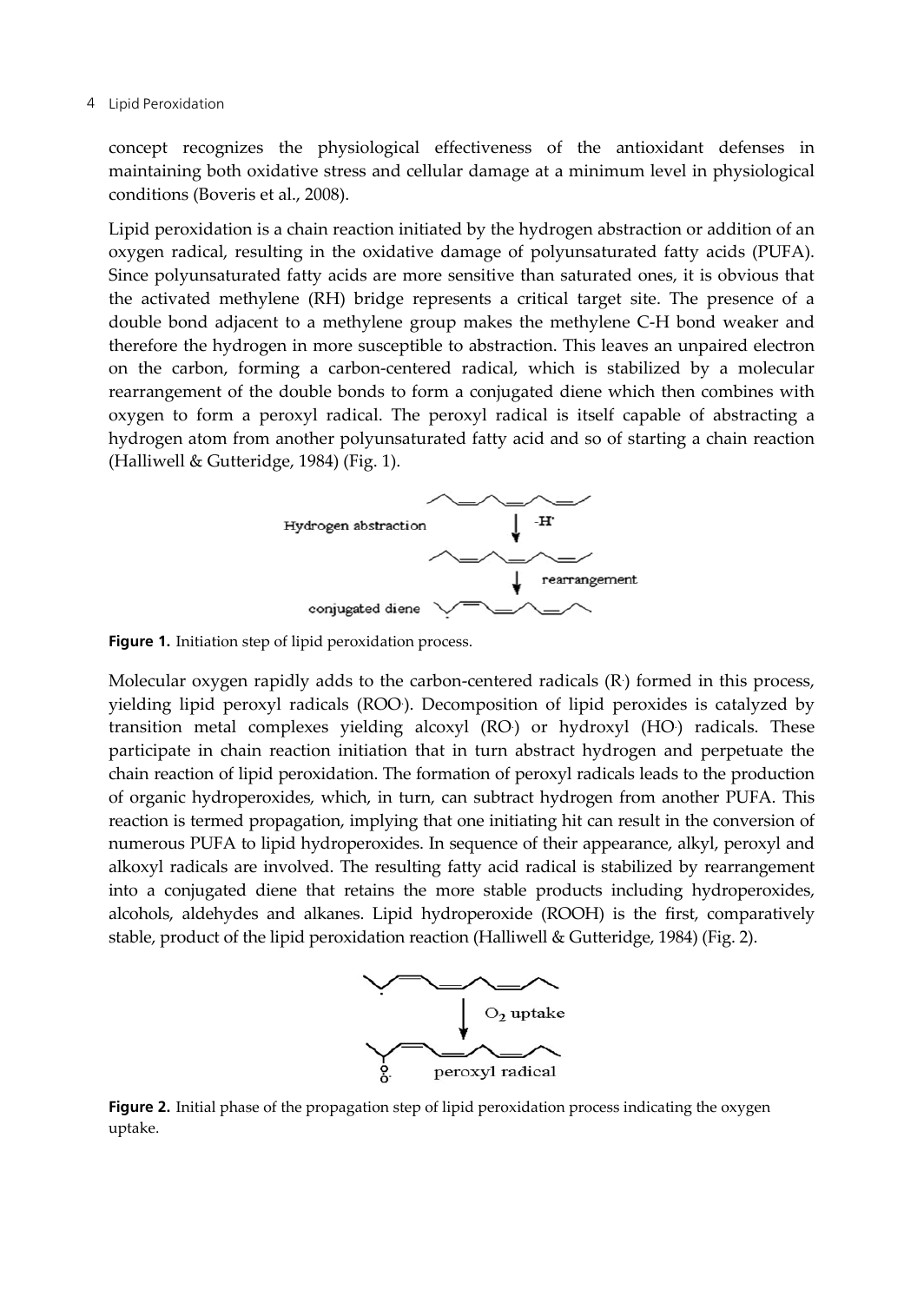Reduced iron complexes ( $Fe<sup>2+</sup>$ ) react with lipid peroxides (ROOH) to give alkoxy radicals, whereas oxidized iron complexes (Fe<sup>3+</sup>) react more slowly to produce peroxyl radicals. Both radicals can take part in the propagation of the chain reaction. The end products of these complex metal ion-catalyzed breakdowns of lipid hydroperoxides include the cytotoxic aldehydes and hydrocarbon gases such as ethane.

The free radical chain reaction propagates until two free radicals conjugate each other to terminate the chain. The reaction can also terminate in the presence of a chain-breaking antioxidant such as vitamin E ( $\alpha$ -tocopherol) (Halliwell & Gutteridge, 1984).

In conditions in which lipid peroxidation is continuously initiated it gives non-radical products destroying two radicals at a time. In the presence of transition metal ions, ROOH can give rise to the generation of radicals capable of re-initiating lipid peroxidation by redox-cycling of these metal ions (Halliwell & Gutteridge, 1984).

Lipid peroxidation causes a decrease in membrane fluidity and in the barrier functions of the membranes. The many products of lipid peroxidation such as hydroperoxides or their aldehyde derivatives inhibit protein synthesis, blood macrophage actions and alter chemotactic signals and enzyme activity (Fridovich & Porter, 1981).

# **2. Biological implications of lipid peroxidation**

The biological production of reactive oxygen species primarily superoxide anion  $(O_2)$  and hydrogen peroxide (H2O2) is capable of damaging molecules of biochemical classes including nucleic acids and aminoacids. Exposure of reactive oxygen to proteins produces denaturation, loss of function, cross-linking, aggregation and fragmentation of connective tissues as collagen (Chance et al., 1979). However, the most damaging effect is the induction of lipid peroxidation. The cell membrane which is composed of poly-unsaturated fatty acids is a primary target for reactive oxygen attack leading to cell membrane damage.

The lipid peroxidation of polyunsaturated fatty acids may be enzymatic and non-enzymatic. Enzymatic lipid peroxidation is catalyzed by the lipoxygenases family, a family of lipid peroxidation enzymes that oxygenates free and esterified PUFA generating as a consequence, peroxy radicals. Non enzymatic lipid peroxidation and formation of lipidperoxides are initiated by the presence of molecular oxygen and is facilitated by  $Fe<sup>2+</sup>$  ions (Repetto et al., 2010a).

Oxidative breakdown of biological phospholipids occurs in most cellular membranes including mitochondria, microsomes, peroxisomes and plasma membrane. The toxicity of lipid peroxidation products in mammals generally involves neurotoxicity, hepatotoxicity and nephrotoxicity (Boveris et al., 2008). The principal mechanism involves detoxification process in liver. Toxicity from lipid peroxidation affect the liver lipid metabolism where cytochrome P-450s is an efficient catalyst in the oxidative transformation of lipid derived aldehydes to carboxylic acids adding a new facet to the biological activity of lipid oxidation metabolites. Cytochrome P-450-mediated metabolism operates in parallel with other metabolic transformations of aldehydes; hence, the P450s could serve as reserve or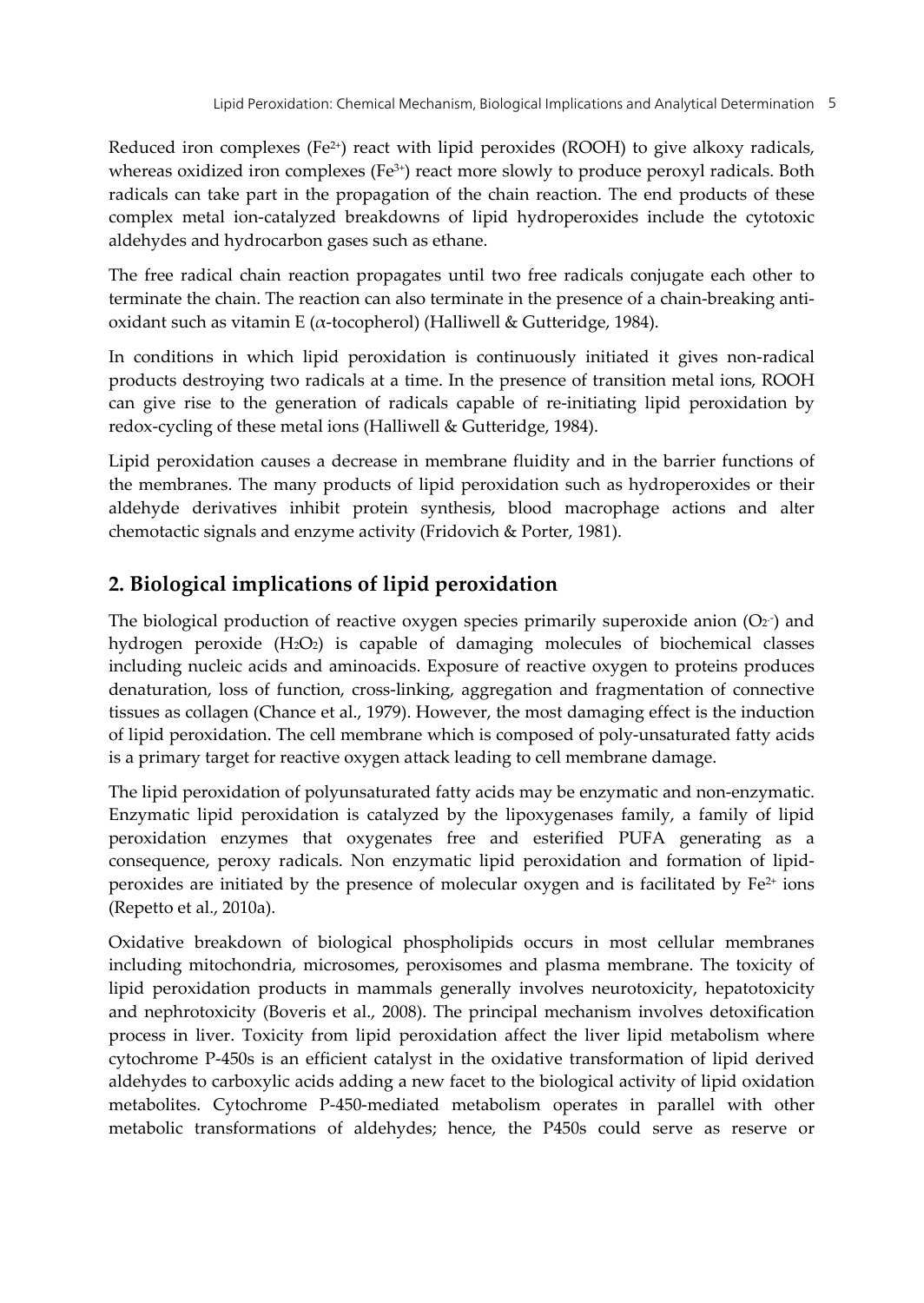compensatory mechanisms when other high capacity pathways of aldehyde elimination are compromised due to disease or toxicity. Finally, 4-hydroxynonenal (HNE), unsaturated aldehydes, such as acrolein, trans-2-hexenal, and crotonaldehyde, are also food constituents or environmental pollutants, P-450s may be significant in favoring lipid peroxidation that has significant downstream effects and possibly play a major role in cell signaling pathways. Oxidized lipids appear to have a signaling function in pathological situations, are proinflammatory agonists and contribute to neuronal death under conditions in which membrane lipid peroxidation occurs. For example, mitochondrial lipid cardiolipin makes up to 18% of the total phospholipids and 90% of the fatty acyl chains are unsaturated. Oxidation of cardiolipin may be one of the critical factors initiating apoptosis by liberating cytochrome c from the mitochondrial inner membrane and facilitating permeabilization of the outer membrane. The release of cytochrome c activates a proteolytic cascade that culminates in apoptotic cell death (Navarro & Boveris, 2009).

Previous results indicate that lipid peroxidation has a role in the pathogenesis of several pathologies as neurodegenerative (Dominguez et al., 2008; Famulari et al., 1996; Fiszman et al., 2003), inflammatory (Farooqui & Farooqui, 2011), infectious (Repetto et al., 1996), gastric (Repetto et al., 2003) and nutritional diseases (Repetto et al., 2010b).

Oxidative damage in liver is associated with hepatic lipid metabolism, and may be affecting the absorption and transport mechanisms of  $\alpha$ -tocopherol in this organ. In the liver, the morphological damage is previous to the lipid peroxidation and the consumption of endogenous antioxidants. In kidney and heart, indeed, lipid peroxidation and oxidative damage preceded necrosis (Repetto et al., 2010b).

Lipid peroxidation is a chain reaction process characterized by repetitive hydrogen abstraction by HO and RO, and addition of  $O<sub>2</sub>$  to alkyl radicals (R) resulting in the generation of ROO. and in the oxidative destruction of polyunsaturated fatty acids, in which the methylene group (=RH-) is the main target (Halliwell & Gutteridge, 1984).

The association between increased phospholipid oxidation, free-radical mediated reactions and pathological states was early recognized (Cadenas, 1989; Verstraeten et al., 1997; Liu et al., 2003). The contribution by Sies of the concept of oxidative stress followed (Sies, 1991a,1991b) with the implication that increased free-radical mediated reactions, basically by HO. and RO. , would produce phospholipid, protein, lipid, DNA, RNA or carbohydrate oxidation, whatever is close (Halliwell & Gutteridge, 1984). The increased oxidation of the cell biochemical constituents is associated with ultra structural changes in mitochondrial morphology with mitochondrial swelling and increased matrix volume (Boveris et al., 2008). In human liver, the morphological changes can affect the organ structure and function as it is the case for the bile canaliculi that are damaged in liver transplanted patients; a fact that is interpreted as consequence of the oxidative damage that is associated to ischemiareperfusion (Cutrin et al., 1996). Interestingly, there are reports in rat liver experimental models, of increased peroxidation secondary to increased mitochondrial production of  $O<sub>2</sub>$ and H2O2 (Fridovich, 1978; Navarro &Boveris, 2007; Navarro et al., 2009).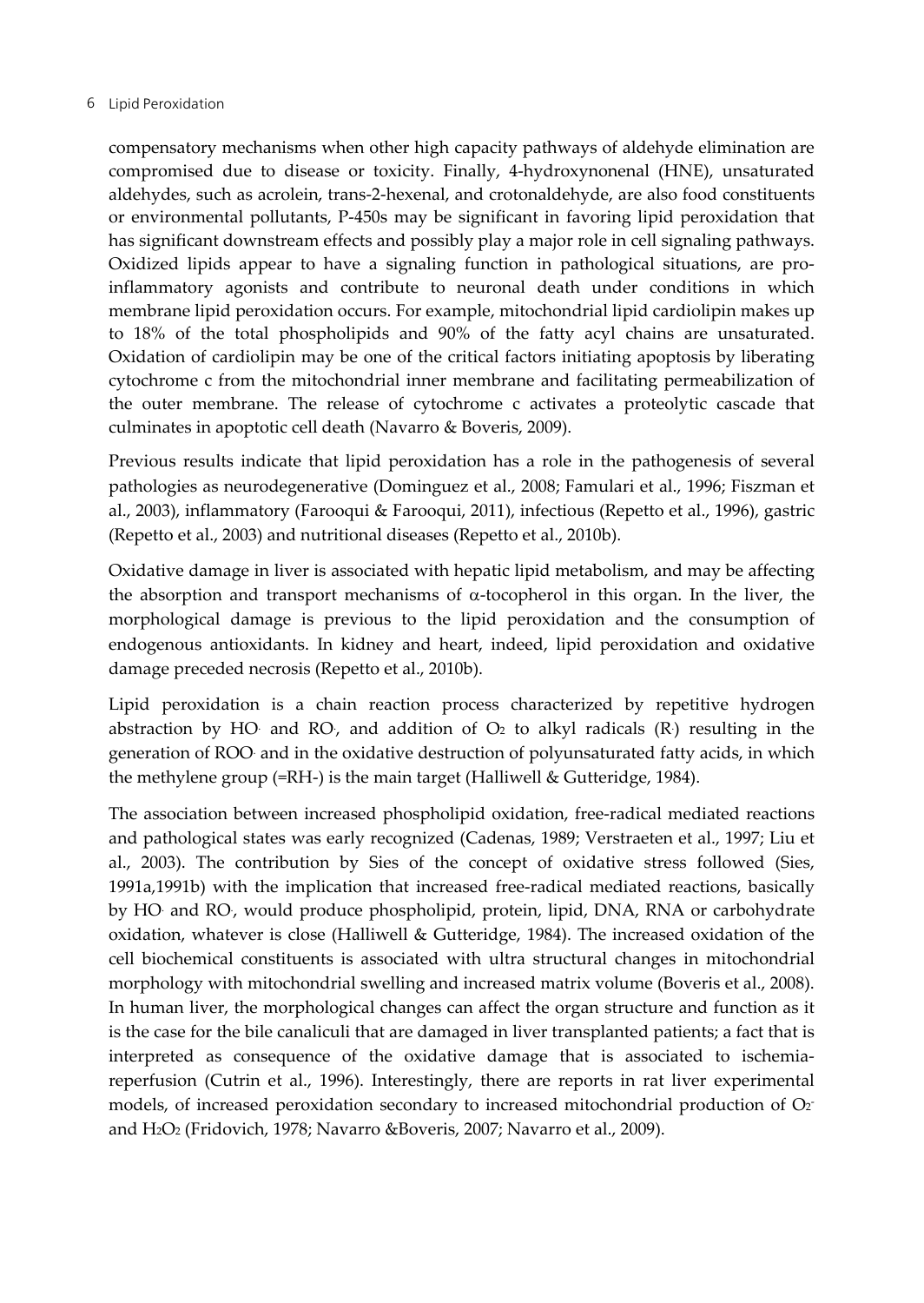### **3. Chemical mechanisms for lipid peroxidation process**

The spectrum of oxygen reactive species that are considered responsible for biological oxygen toxicity include the intermediates of the partial reduction of oxygen, superoxide radical  $(O_2)$ , hydrogen peroxide (H2O2), and other reactive species as hydroxyl radicals (HO**.** ), peroxyl radical (ROO**.** ), nitric oxide (NO), peroxinitrite (ONOO-) and singlet oxygen (1O2).

The biological effects of excess levels of the spectrum of these species are quite similar, and that is the reason they are collectively called reactive oxygen species (ROS). The main freeradical mediated chain reactions in biological systems are summarized in Fig. 3. The Beckman-Radi-Freeman pathway and the Cadenas-Poderoso shunt have been added to the original consecutive reactions of the Fenton/Haber-Weiss pathway and lipid peroxidation process to incorporate NO and ONOO. to the biochemical free-radical mediated chain reaction (Moncada et al., 1991; Boveris et al., 2008) (Fig. 3).

In the last years the denominations "reactive oxygen species" (ROS) and "reactive nitrogen species" (RNS) had became very popular. The ROS denomination involves the three chemical species of the Fenton/Haber-Weiss pathway (Oz, H2O2 and HO), the products of the partial reduction of oxygen. Similarly, the RNS denomination is loosely referring to the three chemical species of the Beckman-Radi-Freeman pathway (NO, ONOO, and NO2) (Moncada et al., 1991). The reference as a whole to either group, ROS and RNS, is usually made to explain or to refer to their biological activity, what reflects the fact that each group, ROS and RNS, are auto-propagated in biological systems from their promoters,  $O<sub>2</sub>$  and NO. Nevertheless, the advantage and facility in referring to the biological effects implies the ignorance of the biochemistry of the process.



**Figure 3.** The free-radical mediated chain reaction in biochemistry. O<sub>2</sub><sup>-</sup>, superoxide radical; H<sub>2</sub>O<sub>2</sub>, hydrogen peroxide, HO·, hydroxyl radical; NO, nitric oxide; ONOO. , peroxinitrite; ·NO2, nitrogen dioxide; UQH2, ubiquinol; UQH·, ubisemiquinone; R·, alkyl radical; ROO·, peroxyl radical; <sup>1</sup>O<sub>2</sub>, singlet oxygen.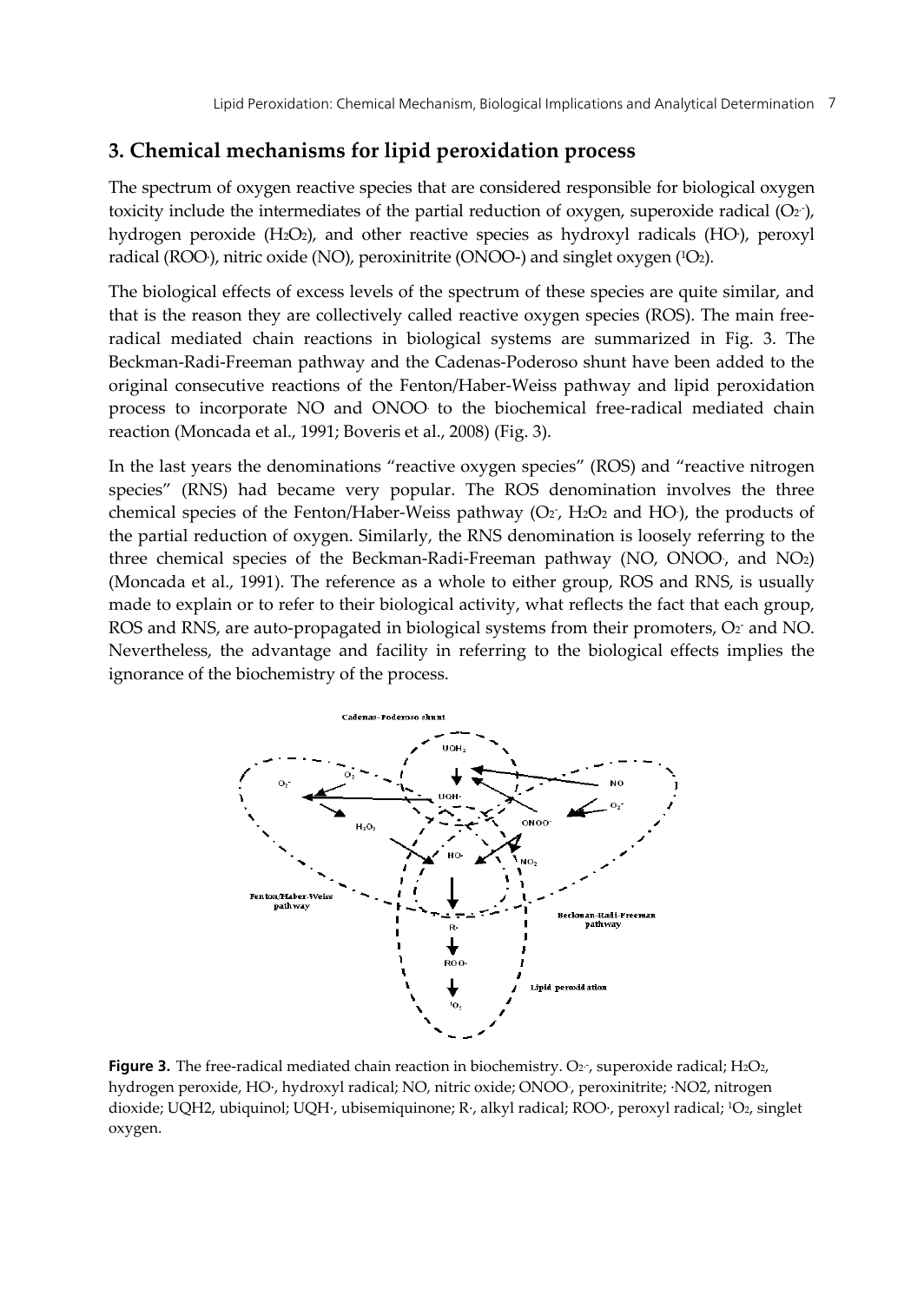The individual steps of the free-radical mediated chain reaction of biological systems (Fig. 3) are in majority non-enzymatic second order reactions with fast reaction rates, about  $10<sup>7</sup>$  M<sup>-1</sup>  $s<sup>-1</sup>$ . The exceptions are the enzymatic dismutation of  $O<sub>2</sub>$  (10<sup>10</sup> M<sup>-1</sup> s<sup>-1</sup>, catalyzed by the antioxidant enzyme superoxide dismutase, SOD), the first order reaction of decomposition of ONOO-, and the relatively lower rate  $(10^5 M<sup>-1</sup> s<sup>-1</sup>)$  of the homolysis of H<sub>2</sub>O<sub>2</sub> catalyzed by Fe2+ (Boveris et al., 2008).

Concerning the molecular mechanisms that produces lipid peroxidation in biological systems previous, it is accepted that lipid peroxidation may be a consequence of a) intermediates of the partial reduction of oxygen (homolysis of  $H_2O_2$  and  $HO$  generation), b) direct autoxidation of lipids, c) intermediates of the nitric oxide metabolism, and d) modifications of lipid membrane surface structure (Fridovich & Porter, 1981; Boveris et al., 2008; Navarro & Boveris, 2009; Repetto et al., 2010a;).

The lipid peroxidation process is induced for the pro-oxidant effect of transition metals. A vast evidence supports the occurrence of reactions of metal ions with H2O2, and hydroperoxides in the cytosol and in biological membranes. The latter ones are the main target of oxidative damage. In other words, by one mechanism, transition metals produce lipid peroxidation by stimulation of the oxidative capacity of  $H_2O_2$  by promoting freeradical mediated processes (Fridovich, 1978; Moncada et al., 1991; Verstraeten et al., 1997; Repetto et al., 2010a; Repetto & Boveris, 2012), and by another mechanism, they bind to negatively charged phospholipids which alters the physical properties of the bilayer and favors the initiation and propagation reactions of lipid peroxidation (Repetto et al., 2010a; Repetto & Boveris, 2012).

Lipid peroxidation is a chain reaction initiated by hydrogen abstraction or by addition of an oxygen radical, resulting in the oxidative damage of polyunsaturated fatty acids (PUFA). Since polyunsaturated fatty acids are more sensitive than saturated ones, it is obvious that the activated methylene (RH) bridge represents a critical target site. This initiation is usually performed by a radical of sufficient reactivity (Eq.1):

$$
R_1H + R \rightarrow R_1 + R_2 \tag{1}
$$

Molecular oxygen rapidly adds to the carbon-centred radical (R. ) formed in this process, yielding the lipid peroxyl radical (ROO) (Eq. 2):

$$
R + O_2 \rightarrow \quad \text{ROO} \tag{2}
$$

The formation of peroxyl radicals leads to the production of organic hydroperoxides, which, in turn, can abstract hydrogen from another PUFA, analogous to reaction 1:

$$
R_1H + ROO \rightarrow R_1 + ROOH \tag{3}
$$

This reaction is termed propagation, implying that one initiating hit results in the conversion of numerous PUFA to lipid hydroperoxides.

In the sequence of their appearance, alkyl, peroxyl, and alkoxyl radicals are generated in the free radical chain reaction.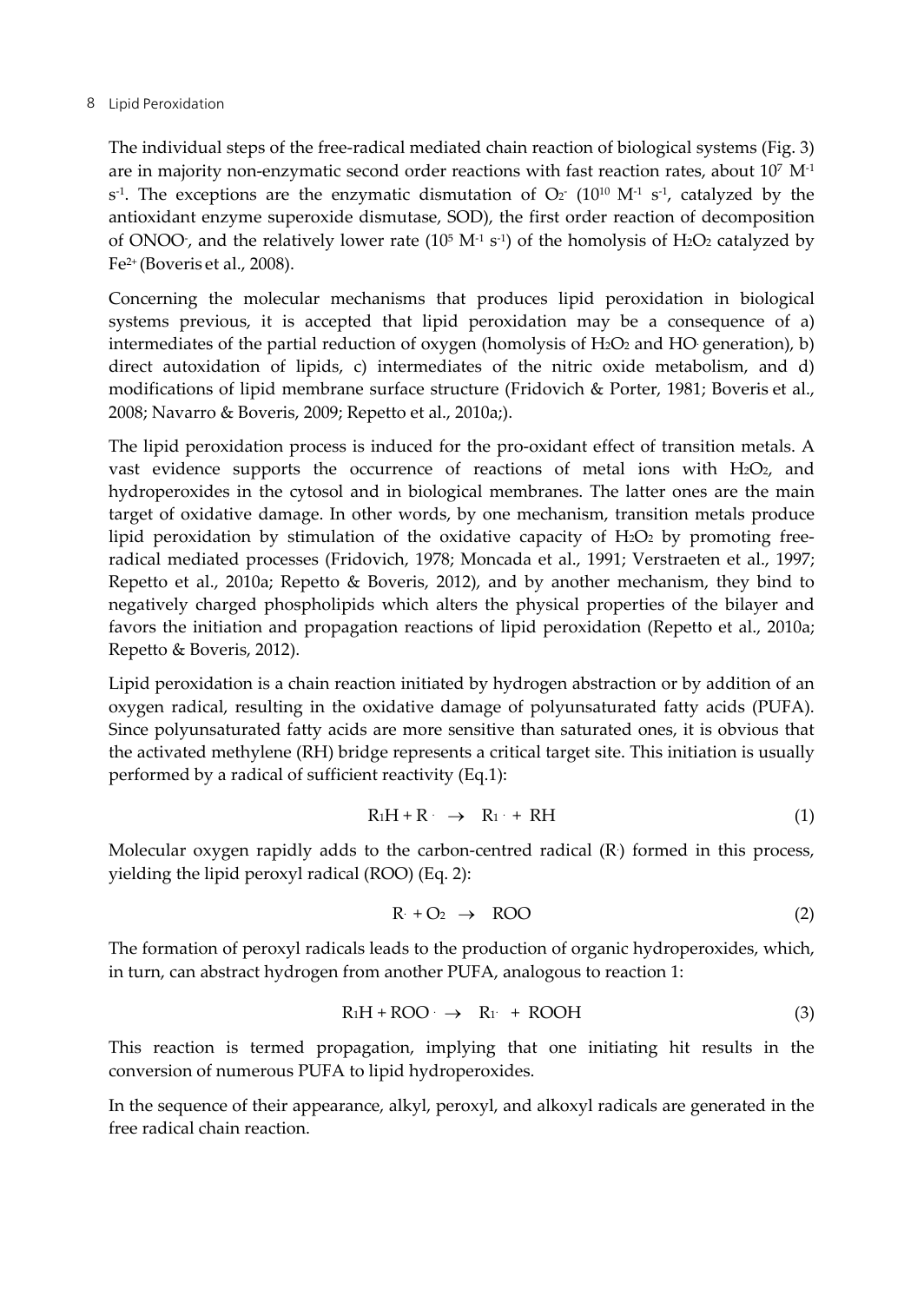The alkyl radical is stabilized by rearrangement into a conjugated diene that is a relatively stable product*.*

Lipid hydroperoxide (ROOH) is the first stable product of the lipid peroxidation reaction. Under conditions where lipid peroxidation is continuously initiated, radical anhilation or termination occurs with the destroying of two radicals at once:

$$
ROO \t + ROO \t \to ROH + RO + {}^{1}O_{2} \t (4)
$$

In the presence of transition metal ions, ROOH gives raise to the generation of radicals capable of (re-)initiating the lipid peroxidation by redox-cycling of the metal ions (Repetto et al., 2010a; Repetto & Boveris, 2012):

$$
ROOH + Men+ \rightarrow RO + Me(n-1) \tag{5}
$$

$$
ROOH + Me(n-1)+ \rightarrow ROO + Men+
$$
 (6)

#### **3.1. Autoxidation of lipids: Non-enzymatic lipid peroxidation**

Non-enzymatic lipid peroxidation is a free radical driven chain reaction in which one free radical induces the oxidation of lipids, mainly phospholipids containing polyunsaturated fatty acids. Autoxidation of lipids in biological systems is a direct process that occurs by homolysis of endogenous hydroperoxides by scission of ROOH and production of RO. and ROO. .

The polyunsaturated fatty acids such as linoleic and arachidonic acids, which are present as phosphoglyceride esters in lipid membranes, are particularly susceptible to autoxidation. Moreover, autoxidation in biological systems has been associated with such important pathological events as damage to cellular membranes in the process of aging and the action of certain toxic substance. The autoxidation of most organic substrates in homogeneous solution is a spontaneous free-radical chain process at oxygen partial pressures above 100 torr (Repetto et al., 2010a).

Lipid hydroperoxides, in presence or absence of catalytic metal ions, produce a large variety of products including short and long chain aldehydes and phospholipids and cholesterol ester aldehydes, which provide an equivalent hydrogen abstraction from an unsaturated fatty acid and formation of free radical. The secondary products can be used to assess the degree of lipid peroxidation in a system (Sies, 1991a) (Eq. 7 to 9).

Eq. 7 requires some comments. As written is thermodinamically non spontaneous since it involves the breaking of a C-H bond (435 kJ/mol). However, polyunsaturated fatty acids in solutions are readily autooxidized, likely catalized by transition metal ions. The R· radicals reaction with O2 yielding ROO. .

$$
RH \to R + H \tag{7}
$$

$$
R + O_2 \rightarrow \text{ROO} \tag{8}
$$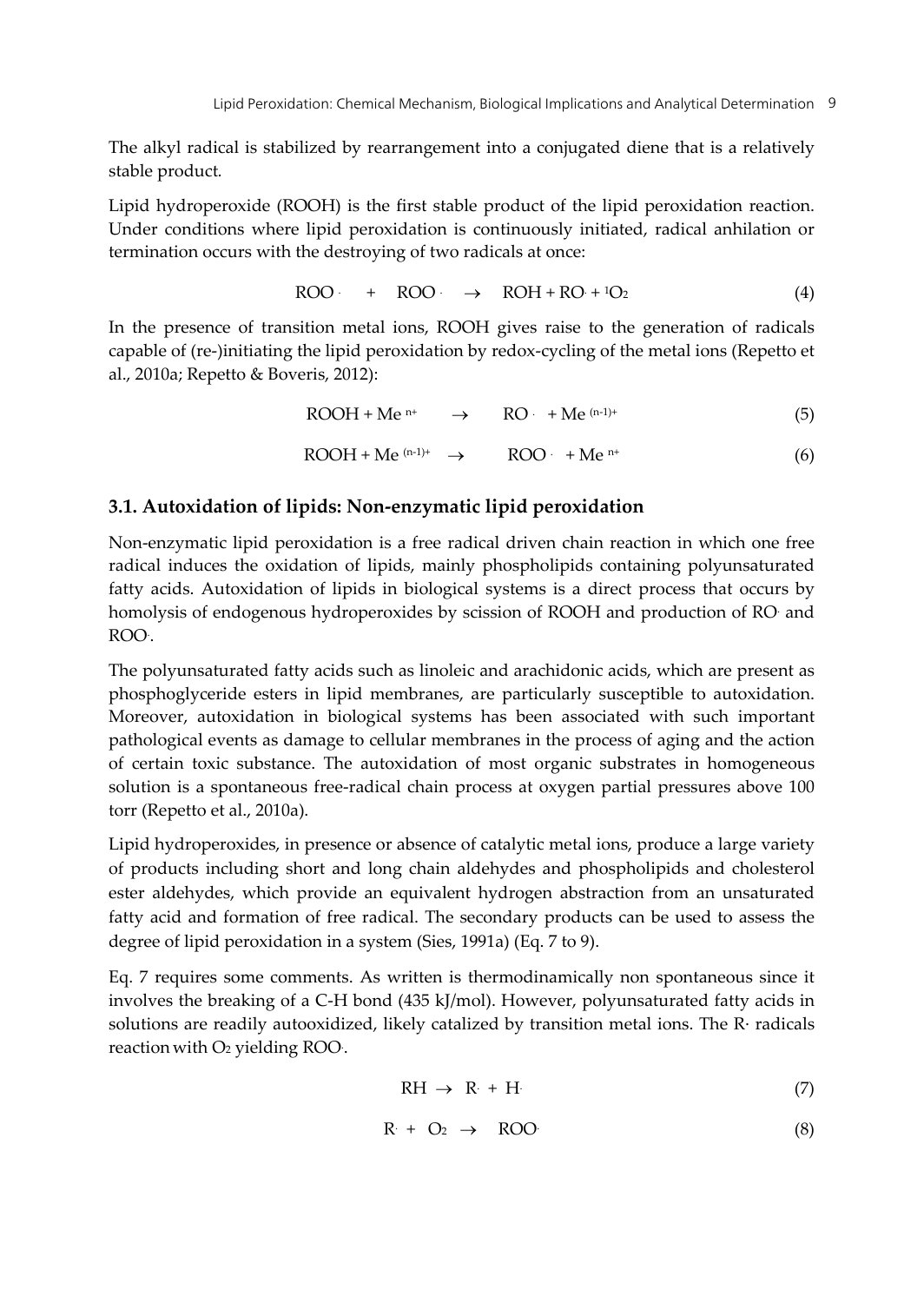$$
ROO + RH \to ROOH + R \tag{9}
$$

Transition metal ions  $Fe<sup>2+</sup>$  and Cu<sup>+</sup> stimulate lipid peroxidation by the reductive cleavage of endogenous lipid hydroperoxides (ROOH) of membrane phospholipids to the corresponding alkoxyl (RO) and peroxyl (ROO) radicals in a process that is known as ROOH-dependent lipid peroxidation (Eqs. 10 and 11):

$$
\text{Fe}^{2+} + \text{ROOH} \rightarrow \text{RO} + \text{OH} + \text{Fe}^{3+} \tag{10}
$$

$$
\text{Fe}^{3+} + \text{ROOH} \rightarrow \text{RO}_{2} + \text{H}^+ + \text{Fe}^{2+} \tag{11}
$$

The mechanisms of these two reactions appear to involve the formation of Fe(II)-Fe(III) or Fe(II)-O2-Fe(III) complexes with maximal rates of HO· radical formation at a ratio Fe(II)/Fe(III) of 1 (Repetto et al., 2010a; Repetto & Boveris, 2012).

Cu2+ and Cu+ are known for their capacity to decompose organic hydroperoxides (ROOH) to form RO. and ROO· (Eqs. 12 and 13) (Sies, 1991a; Repetto et al., 2010a; Repetto & Boveris, 2012).

$$
Cu^{+} + ROOH \rightarrow RO + OH + Cu^{2+}
$$
 (12)

$$
Cu^{2+} + \text{ROOH} \rightarrow \text{RO}_{2} + H^+ + Cu^+ \tag{13}
$$

### **3.2. Lipid peroxidation generated for intermediates of the partial reduction of oxygen**

The physiological generation of the products of the partial reduction of oxygen,  $O_2$  and H<sub>2</sub>O<sub>2</sub>, constitute the biological basis of the process of lipid peroxidation in mammalian aerobic cells. From a molecular point of view hydroxyl radical (HO·) generation, formed from H2O2 and Fe<sup>2+</sup> by the Fenton reaction, has been considered for a long time as the likely rate-limiting step for physiological lipid peroxidation (Verstraeten et al., 1997; Repetto & Boveris, 2012). The Fenton reaction and Fenton-like reactions (Eq. 14) are frequently used to explain the toxic effects of redox-active metals (Eq. 5), where  $M^{(n)+}$  is usually a transition metal ion:

$$
\text{Fe}^{2+} + \text{H}_2\text{O}_2 \rightarrow \text{[Fe(II)H}_2\text{O}_2] \rightarrow \text{Fe}^{3+} + \text{HO} + \text{HO} \tag{14}
$$

Trace (nM) levels of cellular and circulating active transition metal ions seem enough for the catalysis of a slow Fenton reaction *in vivo*, at the physiological levels of H<sub>2</sub>O<sub>2</sub> (0.1-1.0  $\mu$ M) (Chance et al., 1979).

Reactive oxygen species mainly include  $O_2$ - and H<sub>2</sub>O<sub>2</sub>, which are physiologically generated as by-products of mitochondrial electron transfer. The formation of  $O<sub>2</sub>$  is originated from the auto-oxidation of the ubisemiquinone of complexes I and III and the production of H<sub>2</sub>O<sub>2</sub> occurs by intramitochondrial Mn-SOD catalysis (Navarro & Boveris, 2004; Navarro et al., 2007, 2010). When the electron transfer process is blocked at complexes I and III, electrons pass directly to  $O_2$  producing  $O_2$ . The reactive oxygen and nitrogen species, although kept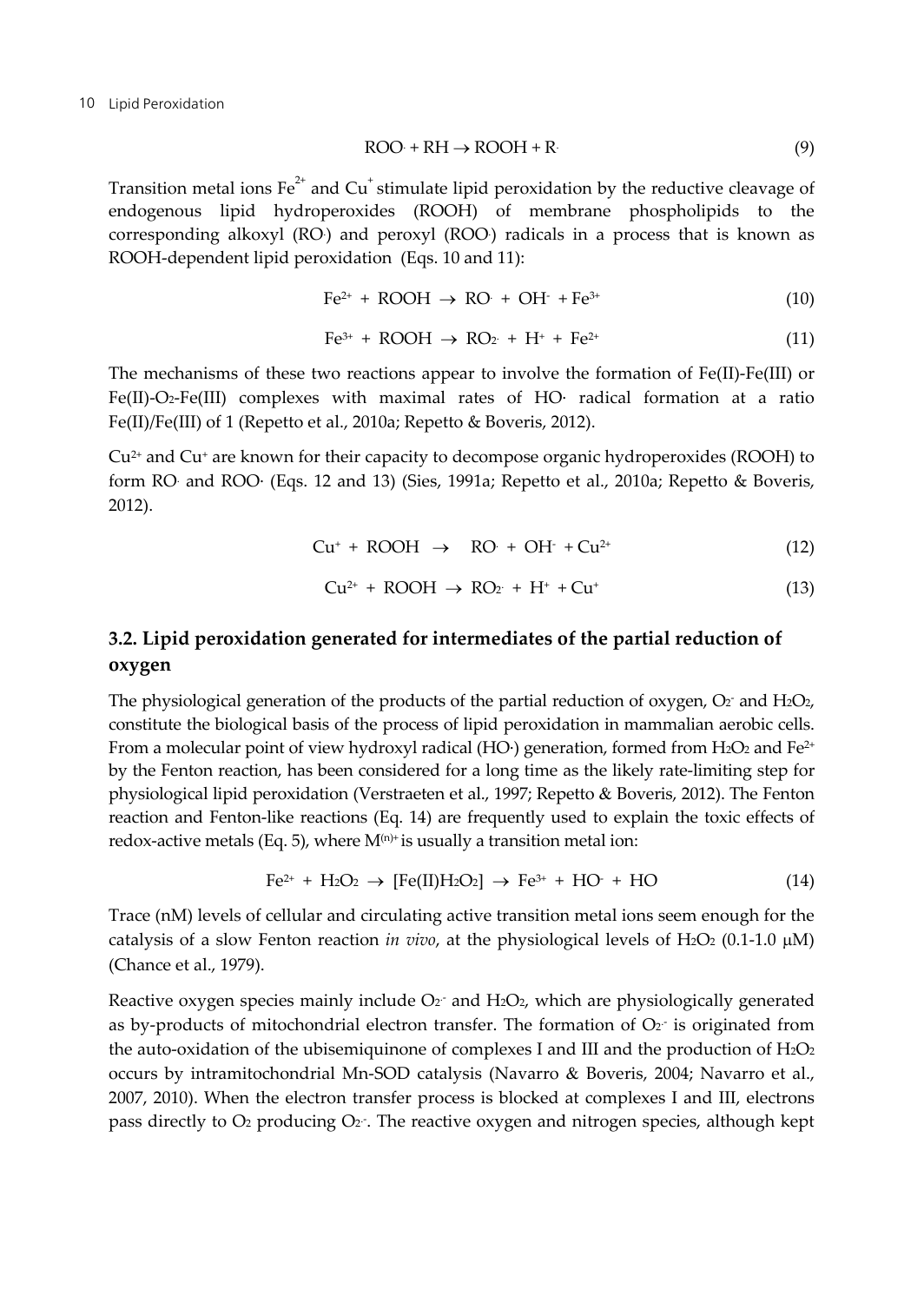in low steady-state concentrations by antioxidant systems, are able to react and damage biomolecules (Fig. 3). Mitochondria are considered the main intracellular source of oxidizing reactive oxygen species (Navarro Boveris, 2004; Navarro et al., 2005, 2009, 2010).

At low level of H<sub>2</sub>O<sub>2</sub>, Fe<sup>2+</sup> induces lipid peroxide decomposition, generating peroxyl and alkoxyl radicals and favoring lipid peroxidation. These results indicate that the onset of the  $Fe<sup>3+</sup>$  stimulatory effect on  $Fe<sup>2+</sup>$ -dependent lipid peroxidation is due to reactive oxygen species production via  $Fe^{2+}$  oxidation with endogenous ROOH (Repetto & Boveris, 2012).

The Cu<sup>+</sup> ion is considered an effective catalyst for the Fenton reaction (Eq. 15) [3].

$$
Cu^{+} + H_{2}O_{2} \rightarrow [Cu(I) - H_{2}O_{2}] \rightarrow Cu^{2+} + HO^{-} + HO^{-}
$$
\n
$$
(15)
$$

The process of lipid peroxidation has been recognized as a free radical-mediated and physiologically occurring with the supporting evidence of in situ organ chemiluminescence (Boveris et al., 1980). The main initiation reaction is understood to be mediated by HO or by a ferryl intermediate, both with the equivalent potential for hydrogen abstraction from an unsaturated fatty acid, with formation of an alkyl radical (R) (Repetto & Boveris, 2012) (Eq. 16):

$$
HO^+ \, RH \to H_2O + R \tag{16}
$$

One effect of the reaction of hydroxyl radicals, their formation catalyzed by iron ions, with lipids is to make those lipids insoluble or fibrotic that can be considered causative of membrane disruption and oxidative damage associated in different pathologies.

### **3.3. Lipid peroxidation generated from intermediates of the nitric oxide metabolism**

An area of interest that has currently increased over the past decades is the study of nitric oxide (NO) since the demonstration, in 1987, of its formation by the enzyme NO synthase in vascular endothelial cells. This NO radical accounts for the properties of the called endothelial derived relaxing factor, is the endogenous stimulator of the soluble guanylate cyclase and is a potent vasodilator *in vitro* (Moncada et al., 1991). Unsaturated fatty acids are susceptible to nitration reactions. The nitric oxide (NO)-derived species are diffusible across membranes, their concentration in the hydrophobic core of membranes and lipoproteins lead to react fast with fatty acids and lipid peroxyl radicals (ROO. ) during the lipid oxidadation process generating oxidized and nitrated products of free lipids (arachidonic acid, arachidonate oleate, linoleate) and esterified (cholesteryl linoleate). Lipid nitration process includes *in vivo* different molecular mechanisms: a) NO autooxidation to nitrite, which has oxidant and nitrating properties, b) electrophilic addition of NO relates species to unsaturated fatty acids, c) radical reactions between ROO. and NO, d) peroxynitrite (ONOO. ) derived free radicals mediate oxidation, nitrosation and nitration reactions. These species are considered currently as mediators of adaptative inflammatory responses.

NO is an endogenous mediator of many physiological functions through stimulation of the guanylate cyclase enzyme including the regulation of vascular relaxing, post-traslational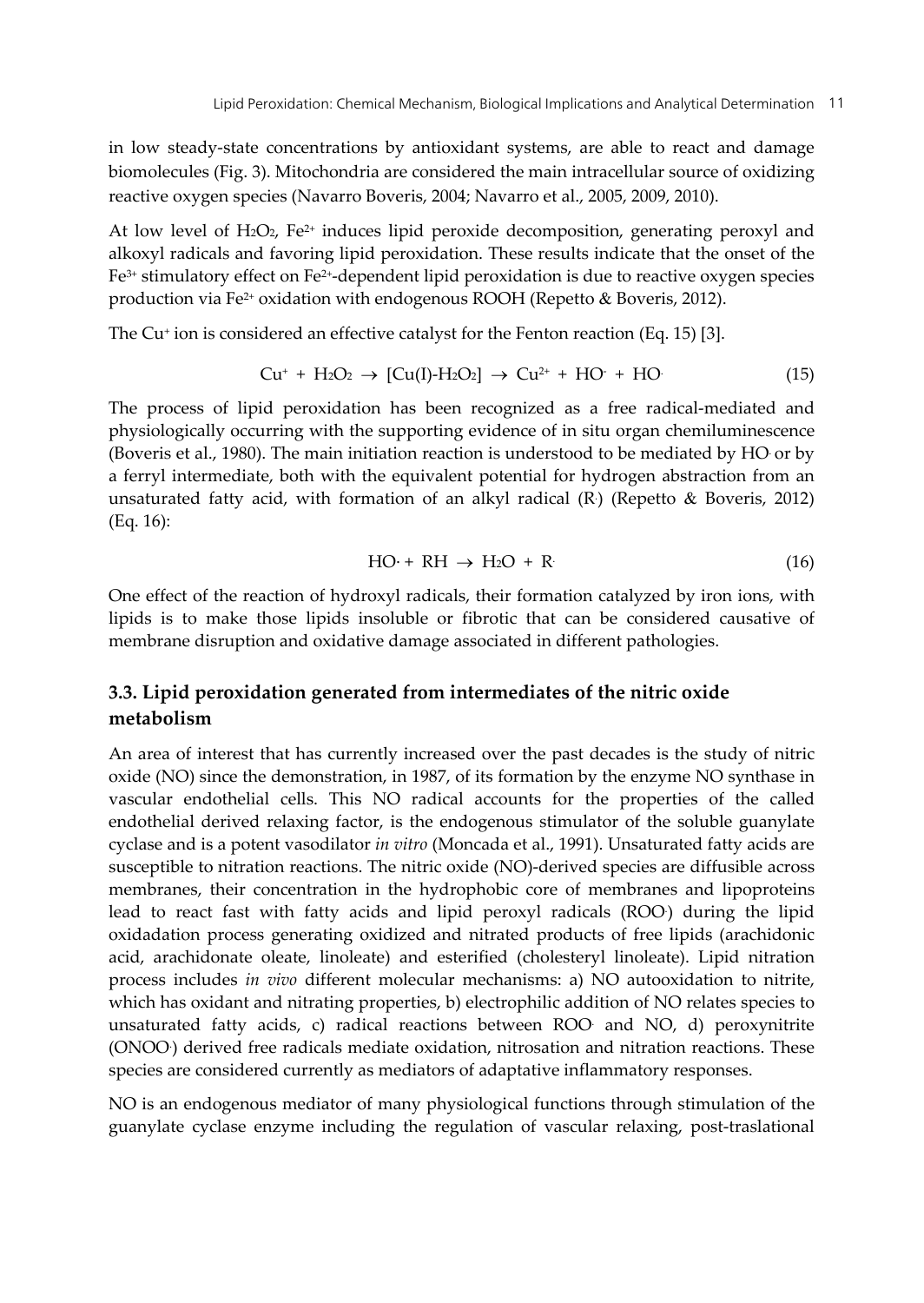protein changes, gene expression and inflammatory cell function (Moncada et al., 1991). Free and esterified fatty acids as arachidonic and linoleic acids are important components of lipoproteins and membranes that may be oxidized for different compounds. The NO and NO-derived radicals react with fatty acids generating oxidized and nitrated species as nitroalkenes and consequently, nitroalcohols. At low oxygen concentrations the most important biological NO derivatives is ONOO. . The nitroalkylation process occurs *in vitro* and in vivo, is involved in redox processes and cell signaling through the reversible covalent bound and post-traslational modifications responsible for structure, function and subcellular distribution of proteins (Valdez et al., 2011) and regulating the pro-inflammatory effect of oxidant exposure (Nair et al., 2007).

A novel mechanism for hydroxyl radical production, which is not dependent on the presence of transition metals, has recently been proposed. This involves the production of peroxynitrite (Beckman et al., 1990, 1994; Rachmilewitz et al., 1993) which has proinflammatory effects *in vitro* (Moncada et al., 1991), from the reaction of NO with O<sub>2</sub><sup>-</sup> (Eqs. 17 to 20):

$$
NO + O2 \rightarrow ONOO \qquad (17)
$$

$$
ONOO^{+} + H^{+} \rightarrow ONOOH
$$
 (18)

 $ONOOH \rightarrow HO + NO_2$  (19)

$$
2 H^{+} + O_{2} + O_{2} + \rightarrow H_{2}O_{2} + O_{2} \tag{20}
$$

In pathological situations, macrophages and neutrophils, recruited to a site of injury, are activated to produce NO as part of the inflammatory response. Furthermore, SOD activity rapidly scavenges  $O_2$ <sup>-</sup> and also prolongs the vaso-relaxant effects of NO (Murphy & Sies, 1991; Hogg et al., 1992; Rachmilewitz et al., 1993).

### **3.4. Modifications of lipid membrane structure**

The presence of cholesterol in cell surface membranes influences their susceptibility to peroxidation, probably both by intercepting some of the radicals present and by affecting the internal structure of the membrane by interaction of its large hydrophobic ring structure with fatty acid-side-chains. As lipid peroxidation precedes in any membrane, several of the products produced have a detergent-like activity, specially released fatty acids or phospholipids with one of their fatty-acid side-chains removed. This will contribute to increased membrane disruption and further peroxidation.

The onset of lipid peroxidation within biological membranes is associated with changes in their physicochemical properties and with alteration of biological function of lipids and proteins. Polyunsaturated fatty acids and their metabolites play physiological roles: energy provision, membrane structure, fluidity, flexibility and selective permeability of cellular membranes, and cell signaling and regulation of gene expression (Catala, 2006). The hydroxyl radical generated as a consequence of the Fenton reaction, oxidizes the cellular components of biological membranes (Fig. 4).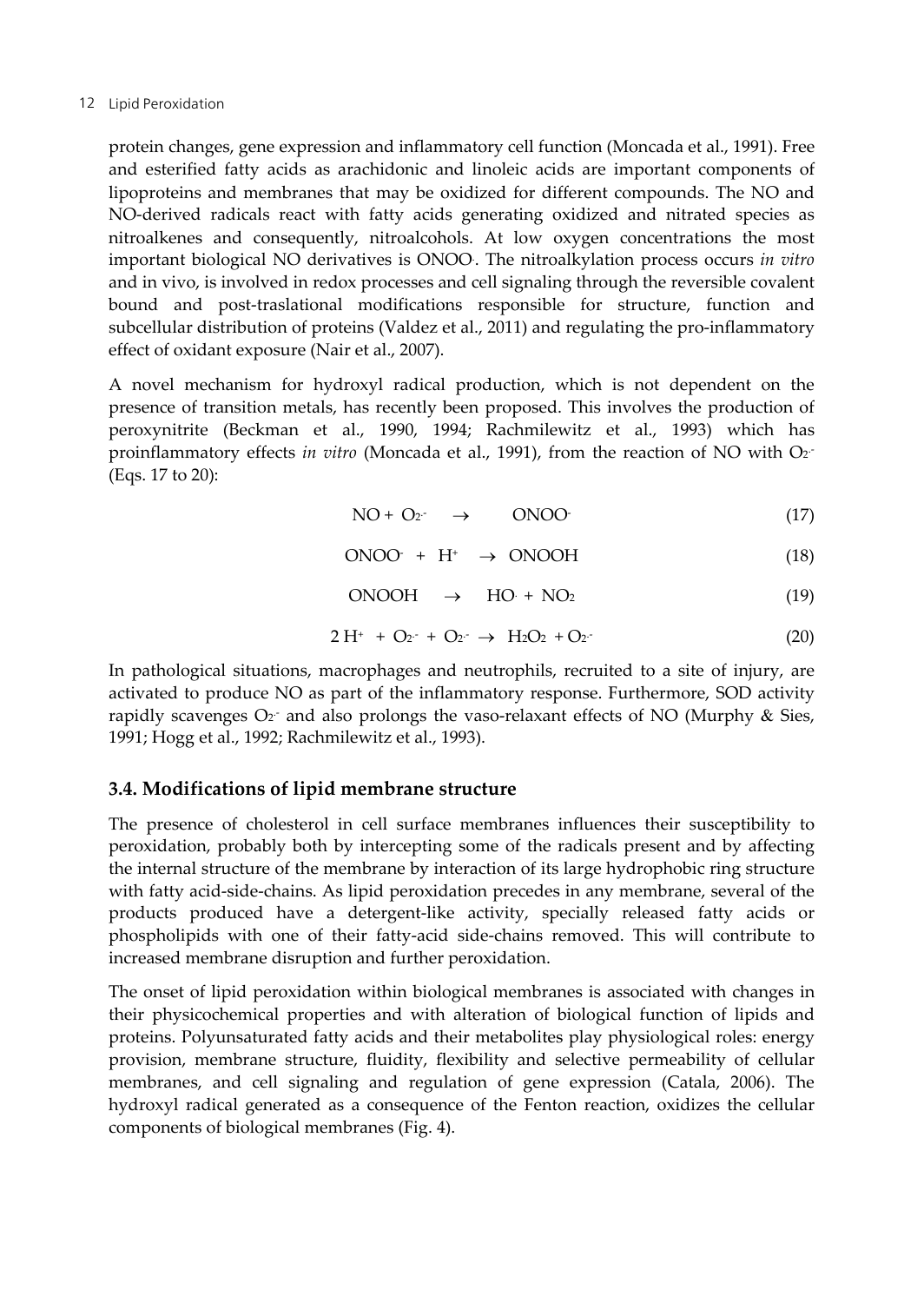

**Figure 4.** Lipid, DNA and protein oxidative damage from reactive hydroxyl radical.

The binding of positively charged species to a membrane (to the negatively-charged headgroups of phospholipids) can alter the susceptibility of the membrane to oxidative damage. This can be seen as either an enhancement or an inhibition of the rate of lipid peroxidation. Several metal ions such as Ca<sup>2+</sup>, Co<sup>2+</sup>, Cd<sup>2+</sup>, Al<sup>3+</sup>, Hg<sup>2+</sup> and Pb<sup>2+</sup> alter the rate of peroxidation in liposomes, erythrocytes and microsomal membranes, often stimulating the peroxidation induced by iron ions.

In the lipid peroxidation of the brain phosphatidylcholine-phosphatidylserine (PC-PS) liposomes (Repetto et al., 2010a) hydrogen abstraction occurred at the allilic carbons 9 and 10 of the oleic acid chain. Secondary initiation reactions are provided by hydrogen abstraction by RO· and ROO· (Eqs. 21 to 23) at the mentioned tertiary carbons:

$$
RO + RH \to ROH + R \tag{21}
$$

$$
RO2 + RH \rightarrow ROOH + R
$$
 (22)

$$
R + Q_2 \rightarrow RQ_2 \tag{23}
$$

The R· and ROO· radicals (Eqs.21-23) are central to the free radical-mediated process of lipid peroxidation. The addition reaction of R· with O2 to yield ROO· (Eq. 23) yield a product that is able to abstract hydrogen atoms and to regenerate R· for a new cycle of the free-radical chain-reaction [38]. The whole process, by repetition of reaction 23, consumes  $O<sub>2</sub>$  and produces malondialdehyde (O=HC-CH2-CH=O), 4-hydroxynonenal and other dialdehydes as secondary and end products of lipid peroxidation. The process produces TBARS at an approximate ratio of 0.12 TBARS/O2 and normally utilized as measurement of the rate and extent of lipid peroxidation (Junqueira et al., 2004).

There are two consequences of lipid peroxidation: structural damage to membranes and generation of secondary products. Membrane damage derives from the production of broken fatty acyl chains, lipid-lipid or lipid-protein cross-links, and endocyclization reactions to produce isoprostanes and neuroprostanes (Catala, 2006). This effect is severe for biological systems, produce damage of membrane function, enzymatic inactivation and toxic effects on cellular division and function.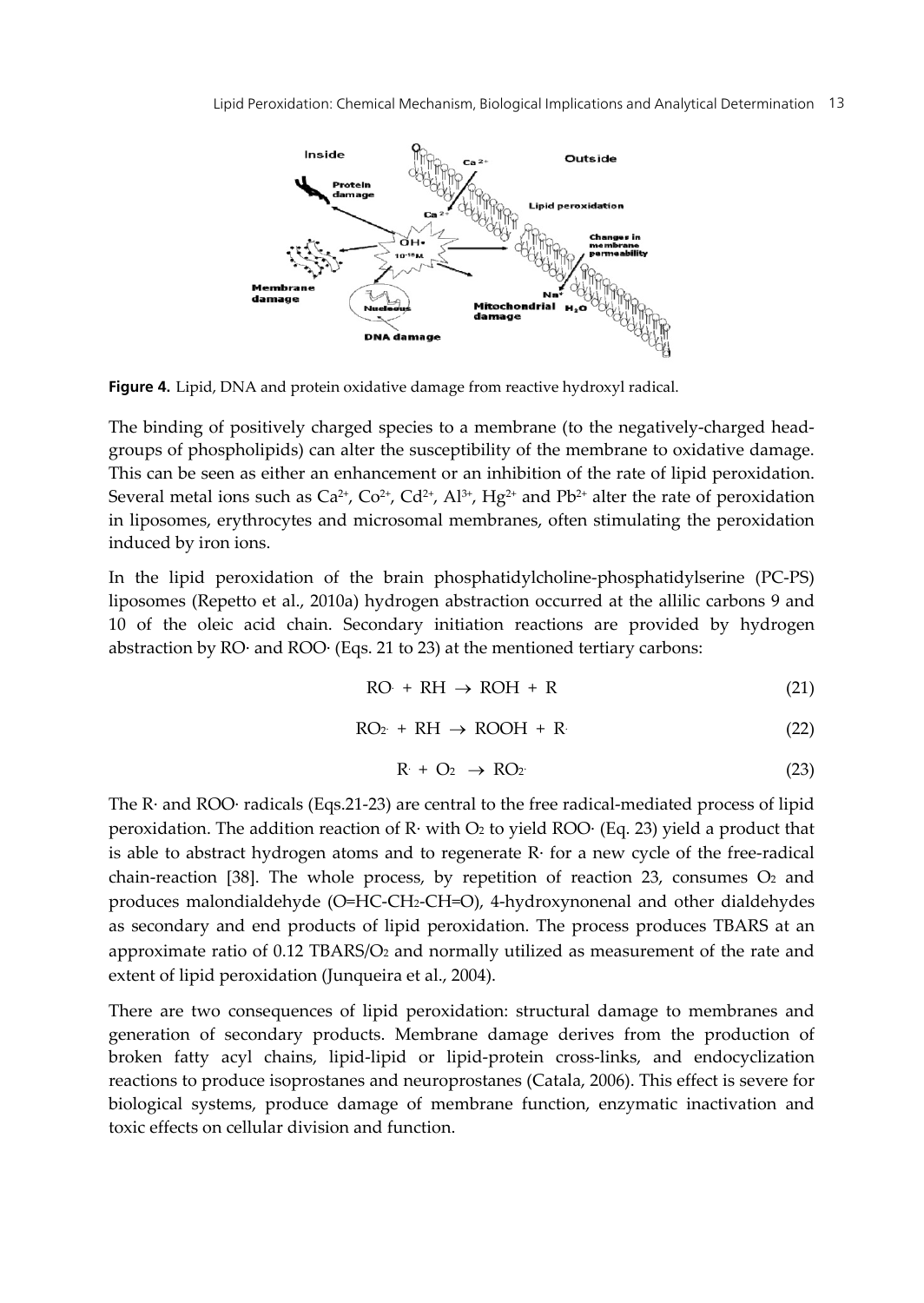### **4. Role of transition metal on lipid peroxidation process**

Studies in the past two decades have shown that redox active metals undergo redox cycling reactions and possess the ability to produce reactive radicals such as superoxide anion radical and nitric oxide in biological systems. Disruption of metal ion homeostasis leads to oxidative stress, a state with increased formation of reactive oxygen species that overwhelms antioxidant protection and subsequently induces DNA damage, lipid peroxidation, protein modification and other effects, all symptomatic for numerous diseases, involving cancer, cardiovascular disease, diabetes, atherosclerosis, neurological disorders, and chronic inflammation.

The mechanism of lipid peroxidation in biological systems caused by free radicals has been the focus of scientific interest for many years (Chance et al., 1976; Fridovich & Porter, 1981; Fraga et al., 1988; Gonzalez-Flecha et al., 1991a, 1991b; Famulari et al., 1996; Fiszman et al., 2003; Junqueira et al., 2004; Catala, 2006; Boveris et al., 2008; Dianzani & Barrera, 2008; Dominguez et al., 2008; Repetto, 2008; Repetto et al., 2010b). Currently, it is known that the OH. radical, is formed mainly by the Haber-Weiss reaction, and it is responsible for the biological damage (Repetto et al., 2010a; Repetto et al., 2010b) (Eq.24):

$$
\mathrm{O}_{2}^{\cdot} + \mathrm{H}_{2}\mathrm{O}_{2} \rightarrow \mathrm{O}_{2} + \mathrm{HO}^{\cdot} + \mathrm{HO}^{\cdot} \tag{24}
$$

However, this reaction would not proceed significantly *in vivo* because the rate constant for the reaction is lower than that of the dismutation reaction. Nevertheless, a modification of the Haber-Weiss reaction, the Fenton reaction and Fenton-like reactions, utilizes the redox cycling ability of iron to increase the rate of reaction, is more feasible *in vivo* (Chance et al., 1979; Boveris et al., 1980; Gonzalez Flecha et al., 1991b), and is frequently used to explain the toxic effects of redox-active metals where  $M^{(n)+}$  is usually a transition metal ion.

As a transition metal that can exist in several valences and that can bind up to six ligands, iron is an important component of industrial catalysts in the chemical industry especially for redox reactions (Repetto et al., 2010a; Repetto & Boveris, 2012).

There are several reports on the role of transition metals in lipid peroxidation process associated with cellular toxicities, because once they enter our physiological systems, these metals play a role in oxidative adverse effects. Some transition metals including iron, chromium, lead, and cadmium generate lipid peroxidation *in vitro* e *in vivo*: fatty acids, cod liver oil, biological membranes, tissues and organs, suggesting that metals contribute to the oxidative effects of lipid peroxidation observed in various diseases (Repetto et al., 2010a; Repetto & Boveris, 2012).

The Fenton reaction occurs *in vivo* at a very low rate, and hence cannot account for any substantial production of OH. radicals in biology. On the other hand, when catalysed by transition metal ions, OH $\,$  radicals can be formed through reactions 25 and 26:

$$
M^{(n)+} + O_2 \rightarrow M^{(n-1)+} + O_2 \tag{25}
$$

$$
M^{(n-1)+} + H_2O_2 \rightarrow M^{(n)+} + HO \cdot + HO \tag{26}
$$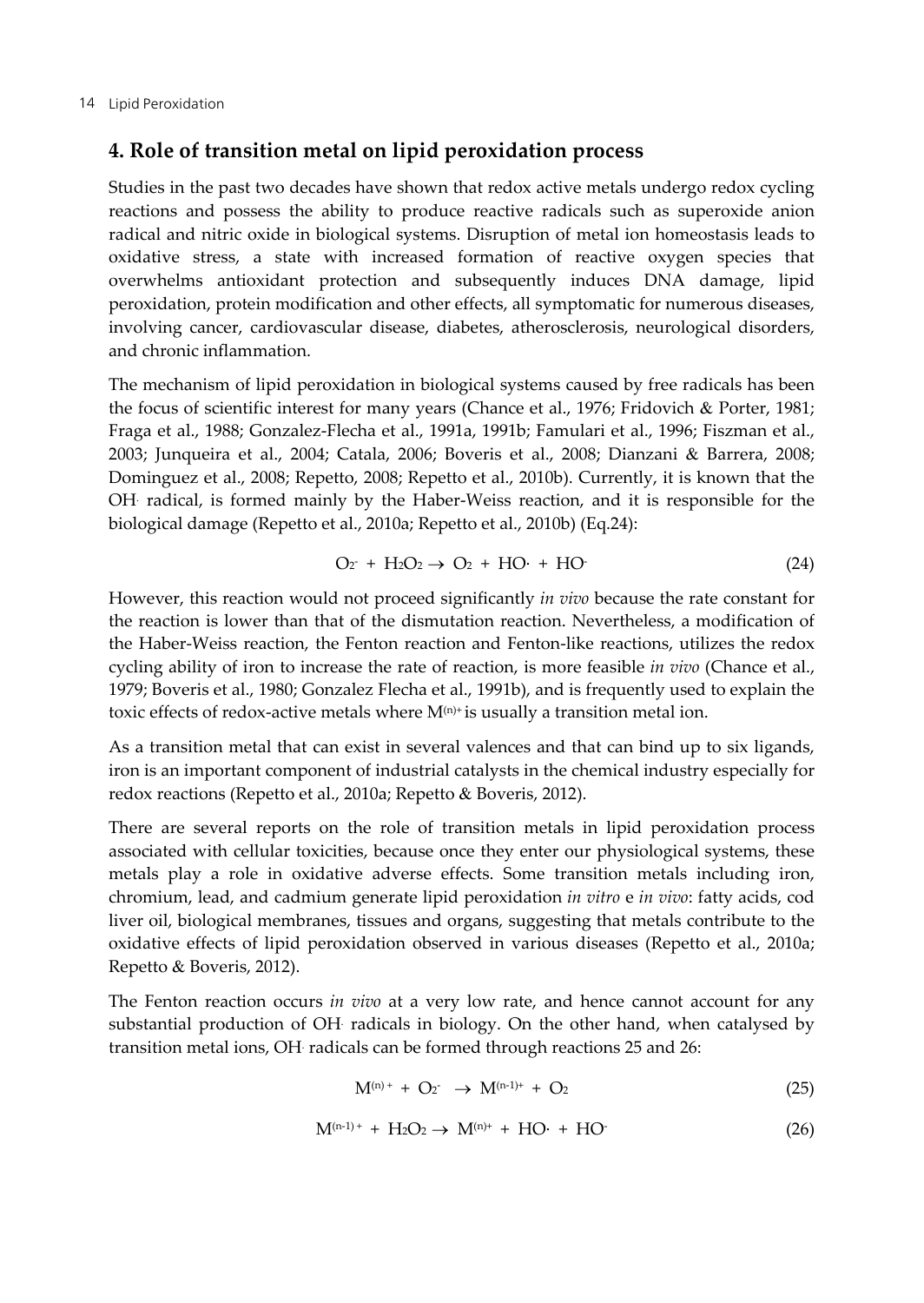The concentration of intracellular redox active transition metals is either low or negligible: free Fe<sup>2+</sup> is 0.2-0.5  $\mu$ M and the pool of free Cu<sup>2+</sup> is about a single ion per cell. However, trace (nM) levels of cellular and circulating active transition metal ions seem enough for the catalysis of a slow Fenton reaction *in vivo* at the physiological levels of hydrogen peroxide (H<sub>2</sub>O<sub>2</sub>, 0.1-1.0 μM) (Repetto et al., 2010a; Repetto & Boveris, 2012).

It is well known that iron serves as a catalyst for the formation of the highly reactive hydroxyl radical via Fenton reaction. In addition to ferrous ion, many metal ions including Cu (I), Cr (II), and Co (II) were found to have the oxidative features of the Fenton reagent. Therefore, the mixtures of these metal compounds with H<sub>2</sub>O<sub>2</sub> were named "Fenton like reagents". In actual in vivo systems, once organic peroxides (ROOH) are formed by the action of ROS, heat, and/or photo-irradiation, ROOH can be substituted for HO. , where ROOH reacts with metal ions to form alkoxyl radicals. Subsequently, a chain reaction of lipid peroxidation occurs.

The mechanisms for metal transition ions promoted lipid peroxidation are  $H_2O_2$ decomposition and direct homolysis of endogenous hydroperoxides. The Fe<sup>2+</sup>-H<sub>2</sub>O<sub>2</sub>mediated lipid peroxidation takes place by a pseudo-second order process, and the  $Cu^{2+}$ mediated process by a pseudo-first order reaction.  $Co^{2+}$  and  $Ni^{2+}$  alone, do not induce lipid peroxidation. Nevertheless, when they are combined with  $Fe^{2+}$ ,  $Fe^{2+}$ -H<sub>2</sub>O<sub>2</sub>-mediated lipid peroxidation is stimulated in the presence of  $Ni^{2+}$  and is inhibited in the presence of  $Co^{2+}$ (Fig. 5) (Repetto et al., 2010a).



**Figure 5.** Phospholipid oxidation at different concentrations of transition metals.

There are many factors influencing lipid peroxidation products formation from lipids catalyzed by various metals. For example, the quantitative measurement of the reaction of Fe  $(II)$  and  $H_2O_2$  has shown that a stoichiometric amount of hydroxyl radical is spin-trapped when ion concentration was less than  $1 \mu M$ , suggesting that the strength of the Fenton system depended on the metal concentration. Since Fenton reported that a mixture of hydrogen peroxide and ferrous salts was an effective oxidant of a large variety of organic substrates in 1894 this reagent (the Fenton's reagent) has been used to investigate many subjects related to *in vitro* oxidation of organic substrates including lipids (Repetto et al., 2010a; Repetto & Boveris, 2012).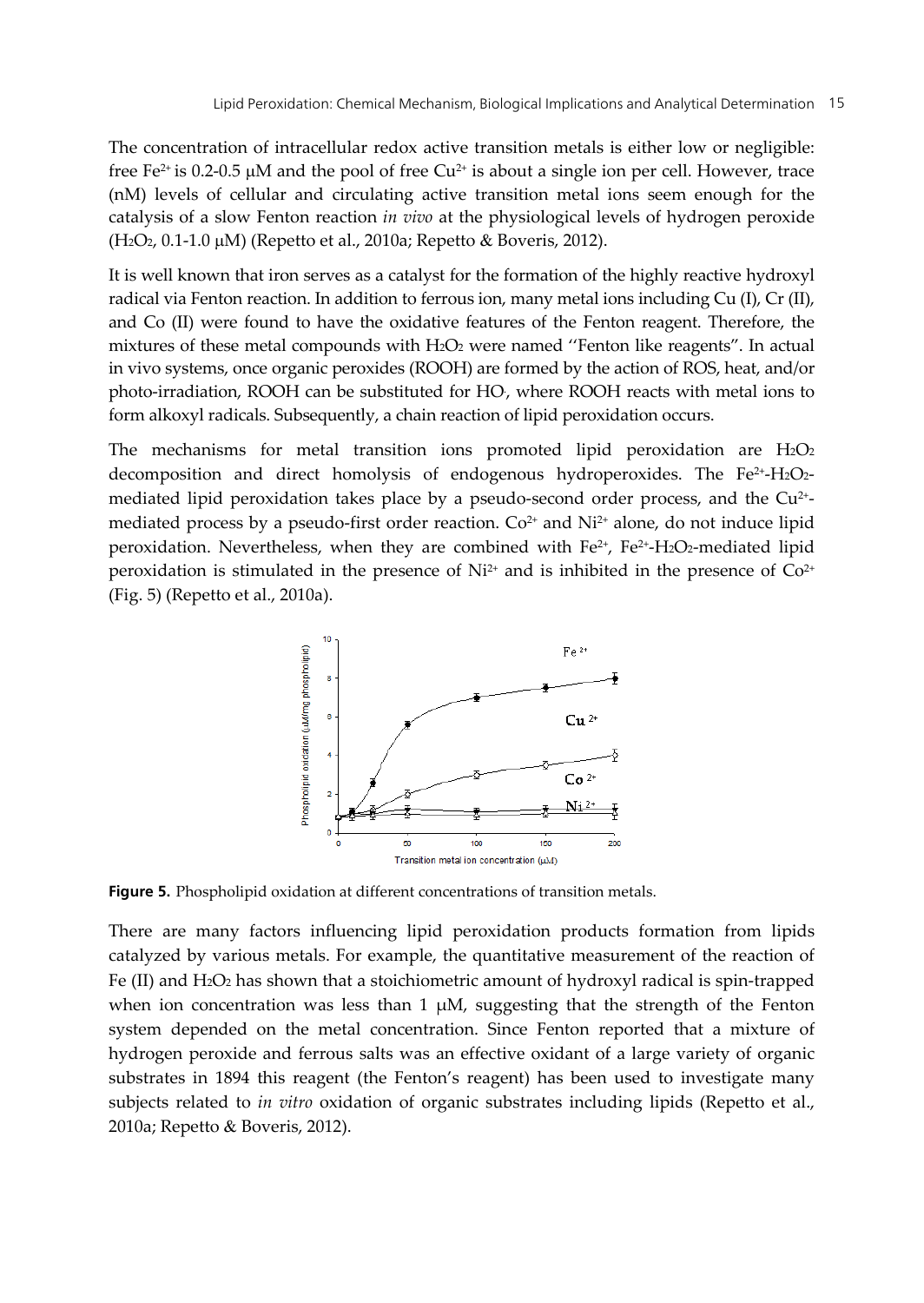In the *in vitro* model of phosphatidylcholine/phosphatidyserine (60:40) liposomes and hydrogen peroxide (H2O2), Fe and Cu promote lipid peroxidation, interpreted as the consequence of the homolytic scission of H2O2 and of endogenous hydroperoxides (ROOH) and of the generation of hydroxyl (HO•) and alcoxyl (RO•) radicals (Cadenas, 1989) depending strictly on the participation of Fe and Cu as redox-reactive metals . However,  $Co<sup>2+</sup>$  and Ni<sup>2+</sup> alone, do not induce lipid peroxidation. Nevertheless, when they are combined with Fe<sup>2+</sup>, Fe<sup>2+</sup>-H<sub>2</sub>O<sub>2</sub>-mediated lipid peroxidation is stimulated in the presence of  $Ni<sup>2+</sup>$  and inhibited in the presence of Co<sup>2+</sup> (Repetto et al., 2010a; Repetto & Boveris, 2012).

Cr(III) occurs in nature and is an essential trace element utilized in the regulation of blood glucose levels. Cr(III) reacts with superoxide, subsequently Cr(II) yields hydroxyl radical via Fenton-like reaction with H2O2 to initiate lipid peroxidation.

Cadmium intoxication was shown to increase lipid peroxidation in rat liver, kidney and heart. However, the mechanisms of cadmium toxicity are not fully understood. Cadmium indirectly affects the generation of various radicals including superoxide and hydroxyl radical. The generation of hydrogen peroxide by cadmium ion may become a source of radicals in the Fenton system (Jomova & Valko, 2011).

# **5. Toxic effects of secondary products of lipid peroxidation**

Many aldehydes are produced during the peroxidative decomposition of unsaturated fatty acids. Compared with free radicals, aldehydes are highly stable and diffuse out from the cell and attack targets far from the site of their production. About 32 aldehydes were identified as products of lipid peroxidation: a) saturated aldehydes (propanal, butanal, hexanal, octanal, being the decanal the most important); b) 2,3-trans-unsaturated-aldehydes (hexenal, octenal, nonenal, decenal and undecenal); c) a series of 4-hydroxylated,2,3-trans-unsaturated aldehydes: 4-hydroxyundecenal, being 4-hydroxinonenal (HNE) the most important quantitatively. Malonyldialdehyde (MDA) was considered for a long time as the most important lipid peroxidation metabolite. However, MDA is practically no toxic.

Recent studies have demonstrated that the most effective product of lipid peroxidation causing cellular damage is HNE. HNE produces different effects: acts as an intracellular signal able to modulate gene expression, cell proliferation, differentiation and apoptosis. The hydroxyl-group close to a carbonyl group present in HNE chemical structure is related to its high reactivity with different targets (thiol and amine groups). HNE is easily diffusible specie, but its biological effect depends on the molecule target and behavior as a signal to produce the damage.

Oxidative stress is a well known mechanism of cellular injury that occurs with increased lipoperoxidation of cell phospholipids and that has been implicated in various cell dysfunctions (Sies, 1991a,b; Catala, 2006). Aldehydes exhibit high reactivity with biomolecules, such as proteins, DNA and phospholipids generating intra and intermolecular adducts.

The physiological concentrations of these products are low; however, higher concentrations correspond to pathological situations. Therefore, DNA damage caused by lipid peroxidation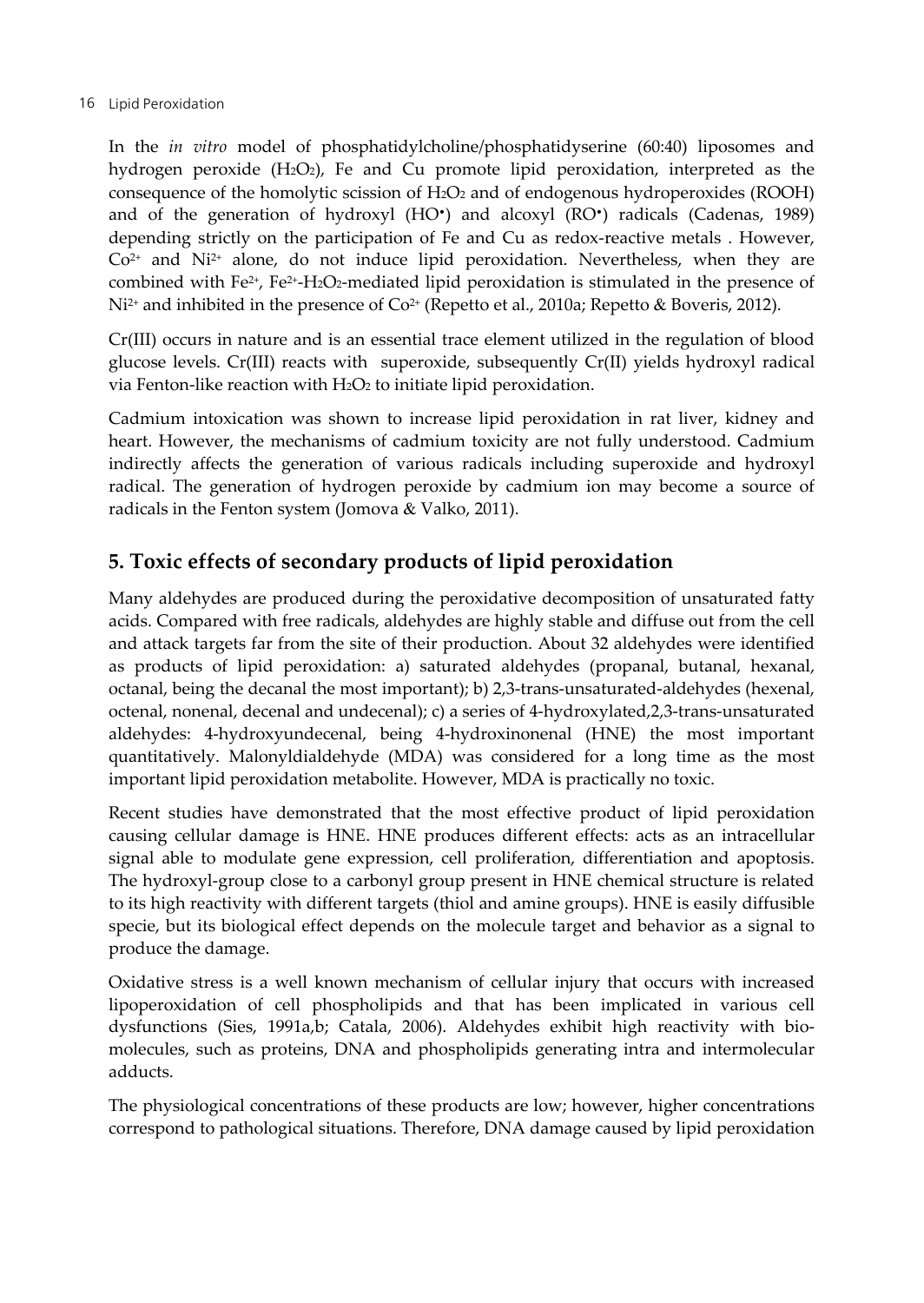end products could provide promising markers for risk prediction and targets for preventive measures. DNA-reactive aldehydes can damage DNA either by reacting directly with DNA bases or by generating more reactive bifunctional intermediates, which form exocyclic DNA adducts. Of these, HNE and MDA, acrolein, and crotonaldehyde have been shown to modify DNA bases, yielding promutagenic lesions and to contribute to the mutagenic and carcinogenic effects associated with oxidative stress-induced lipid peroxidation and HNE and MDA implicated carcinogenesis.

The end-products of lipid peroxidation (HNE and MDA) cause protein damage by addition reactions with lysine amino groups, cysteine sulfhydryl groups, and histidine imidazole groups (Esterbauer et al., 1991; Esterbauer, 1996). Modifications of protein by aldehyde products of lipid peroxidation contribute to neurodegenerative disorders, activation of kinases (Uchida et al., 1999; Uchida, 2003) and inhibition of the nuclear transcription factor (Camandola et al., 2000).

# **6. Lipid peroxidation of subcellular fragments**

### **6.1. Microsomes**

Microsomes isolated from liver have been shown to catalyze an NADPH-dependent peroxidation of endogenous unsaturated fatty acids in the presence of ferric ions and metal chelators, such as ADP or pyrophosphates. Microsomal membranes are particularly susceptible to lipid peroxidation owing to the presence of high concentrations of polyunsaturated fatty acids (Poyer & McCay, 1971). The mechanism involved in the initiation of peroxidation in the NADPH-dependent microsomal system do not appear to involve neither superoxide nor hydrogen peroxide, since neither superoxide dismutase nor catalase cause inhibition of peroxidation. Nevertheless, reduced iron plays an important role in both the initiation and propagation of NADPH-dependent microsomal lipid peroxidation (Shires, 1975).

Microsomal membrane lipids, particularly the polyunsaturated fatty acids, undergo degradation during NADPH-dependent lipid peroxidation. The degradation of membrane lipids during lipid peroxidation has been observed to result in the production of singlet oxygen, which is detected as chemiluminescence (Boveris et al., 1980).

Nonenzymatic peroxidation of microsomal membranes also occurs and is probably mediated in part by endogenous hemoproteins and transition metals. High concentrations of transition metals (50  $\mu$ M) promote auto-oxidation of phospholipids (Repetto et al., 2010a).

### **6.2. Mitochondria**

It is currently accepted that mitochondrial complex I is particularly sensitive to inactivation by oxygen free radicals and reactive nitrogen species. This special characteristic is frequently referred as complex I syndrome, with the symptoms of reduced mitochondrial respiration with malate-glutamate and ADP and of reduced complex I activity. This complex I syndrome has been observed in aging (Navarro et al., 2005; Navarro & Boveris, 2004, 2008),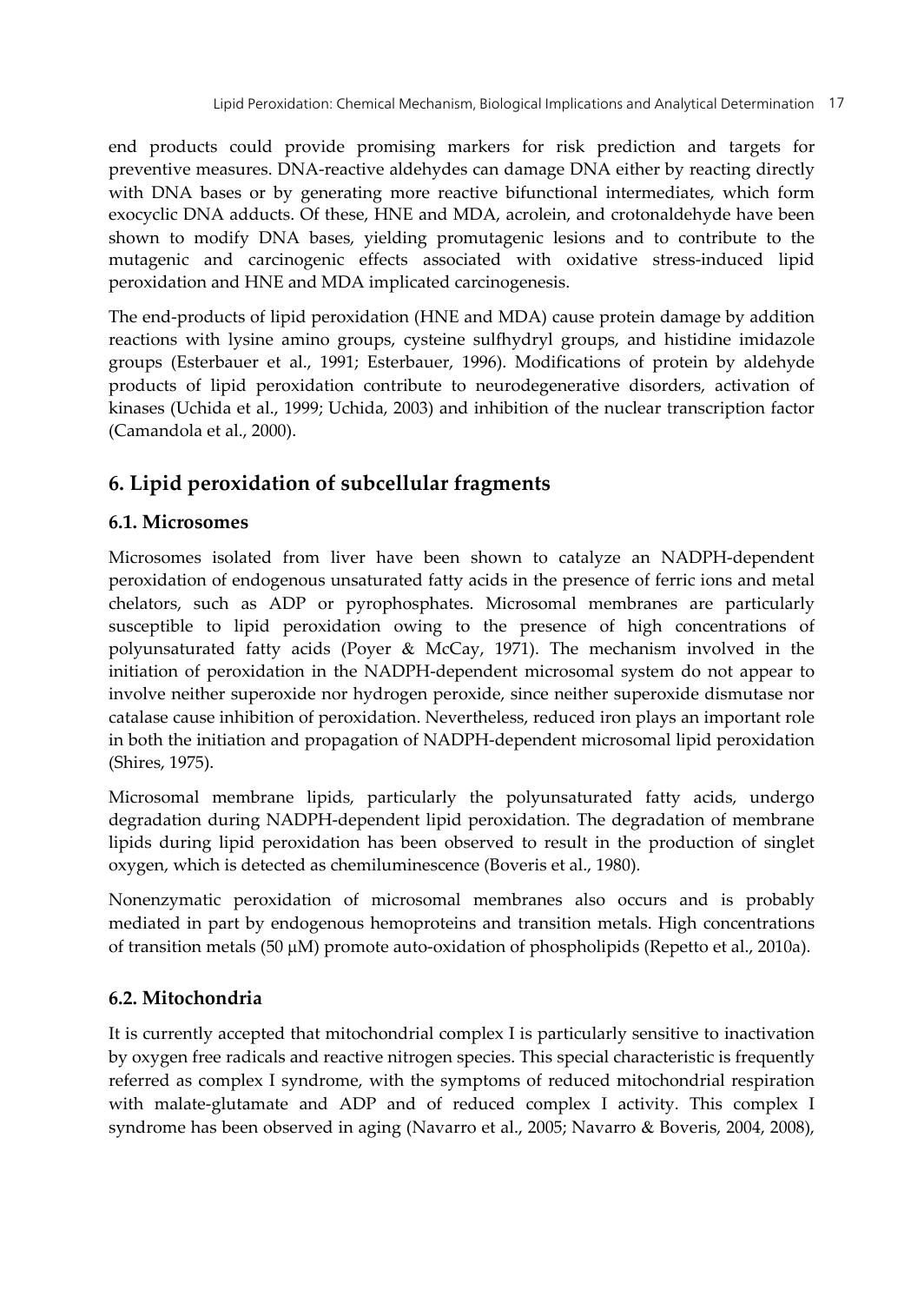in ischemia-reperfusion (Gonzalez-Flecha et al., 1993), in Parkinson's disease, and in other neurodegenerative diseases (Schapira et al., 1990a, 1990b; Sayre et al., 1999; Carreras et al., 2004; Schapira, 2008; Navarro et al., 2009), and in this study, with the addition of the increased rates of production of  $O<sub>2</sub>$  and  $H<sub>2</sub>O<sub>2</sub>$  by complex I mediated reactions, reactions with the free radicals intermediates of the lipid peroxidation process (mainly ROO·), and amine-aldehyde adduction reactions. It is now understood that the three processes above mentioned alter the native non-covalent polypeptide interactions of complex I and promote synergistically protein damage and inactivation by shifting the noncovalent bonding to covalent cross linking (Navarro et al., 2005). Complex I oxidative protein damage has also been considered the result of protein modification by reaction with malonaldehyde and 4- HO-nonenal (Sayre et al., 1999). It was hypothesized that protein damage in the subunits of complexes I and IV follows to free radical-mediated cross-linking and inactivation. The subunits that are normally held together by noncovalent forces are shifted to covalent crosslinking after reaction with the hydroperoxyl radicals (ROO·) and the stable aldehydes produced during the lipid peroxidation process.

The hypothesis that cumulative free radical-mediated protein damage is the chemical basis of respiratory complexes I and IV inactivation (Berlett  $\&$  Stadtman, 1997) offers the experimental approach of the chronic use of vitamin E, as an antioxidant for the lipid phase of the inner mitochondrial membrane and for the prevention of the mitochondrial /damage associated with aging. The adduction reactions of malonaldehyde and 4-HO-nonenal with protein evolve to stable advanced lipid peroxidation products (Sayre et al., 1999) and protein carbonyls (Nair et al., 2007; Navarro et al., 2008). The molecular mechanism involved in the inactivation of complex I is likely accounted for by ROO. and ONOO- . Upon aging, frontal cortex and hippocampal mitochondria show a decreased rate of respiration, especially marked with NAD-dependent substrates, and decreased enzymatic activities of complexes I and IV associated with an increase in the content of oxidation products (TBARS and protein carbonyls) (Navarro et al., 2008) (Fig. 6).



**Figure 6.** Lipid peroxidation and protein peroxidation by secondary products of lipid peroxidation in mitochondria.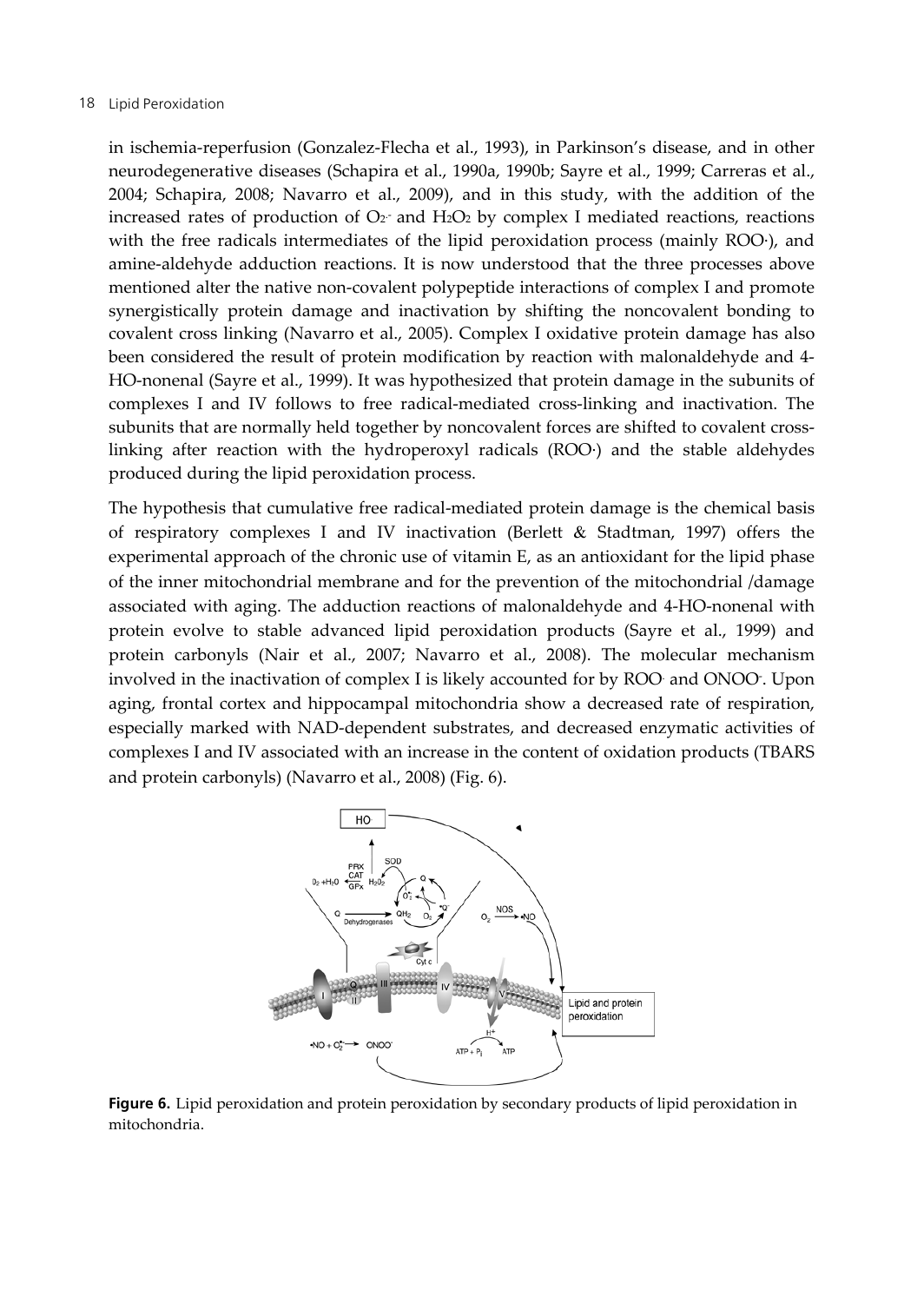# **7. Lipid peroxidation and human pathologies**

The organism must confront and control the balance of both pro-oxidants and antioxidants continuously. The balance between these is tightly regulated and extremely important for maintaining vital cellular and biochemical functions. This balance often referred to as the redox potential, is specific for each organelle and biological site, and any interference of the balance in any direction might be deleterious for the cell and organism. Changing the balance towards an increase in the pro-oxidant over the capacity of the antioxidant is defined as oxidative stress and might lead to oxidative damage. Changing the balance towards an increase in the reducing power, or the antioxidant, might also cause damage and can be defined as reductive stress.

Oxidative stress and damage have been implicated in numerous disease processes, including inflammation, degenerative diseases, and tumor formation and involved in physiological phenomena, such as aging and embryonic development. The dual nature of these species with their beneficial and deleterious characteristics implies the complexities of their effects at a biological site.

Lipid peroxidation has been pointed out as a key chemical event in the oxidative stress associated with several inborn and acquired pathologies. Disruption of organelle and cell membranes together with calcium homeostasis alterations are the main supramolecular events linked to lipid peroxidation. However, it is not clear if lipid peroxidation process is a cause, triggering step of the clinical manifestations of the disease, or a consequence of toxic effects of lipid peroxidation products.

In pathological situations the reactive oxygen species are generated and as a consequence lipid peroxidation occurs with  $\alpha$ -tocopherol deficiency. In addition to containing high concentrations of polyunsaturated fatty acids and transitional metals, red blood cells are constantly being subjected to various types of oxidative stress. Red blood cells however are protected by a variety of antioxidant systems which are capable of preventing most of the adverse effects under normal conditions. Among the antioxidant systems in the red cells,  $\alpha$ tocopherol possesses an important and unique role.  $\alpha$ -tocopherol may protect the red cells from oxidative damage via a free radical scavenging mechanism and as a structural component of the cell membrane (Chitra & Shyamaladevi, 2011).

Levels of Met-Hb. are regarded as an index of intracellular damage to the red cell and it is increased when  $\alpha$ -tocopherol is consumed and the rate of lipid peroxidation is increased. Scavenging of free radicals by  $\alpha$ -tocopherol is the first and the most critical step in defending against oxidative damage to the red cells. When  $\alpha$ -tocopherol is adequate, GSH and ascorbic acid may complement the antioxidant functions of  $\alpha$ -tocopherol by providing reducing equivalents necessary for its recycling/regeneration.

On the other hand, when  $\alpha$ -tocopherol is absent, GSH and ascorbic acid release transitional metals from the bound forms and/or maintain metal ions in a catalytic state. Free radical generation catalysed by transition metal ions in turn initiates oxidative damage to cell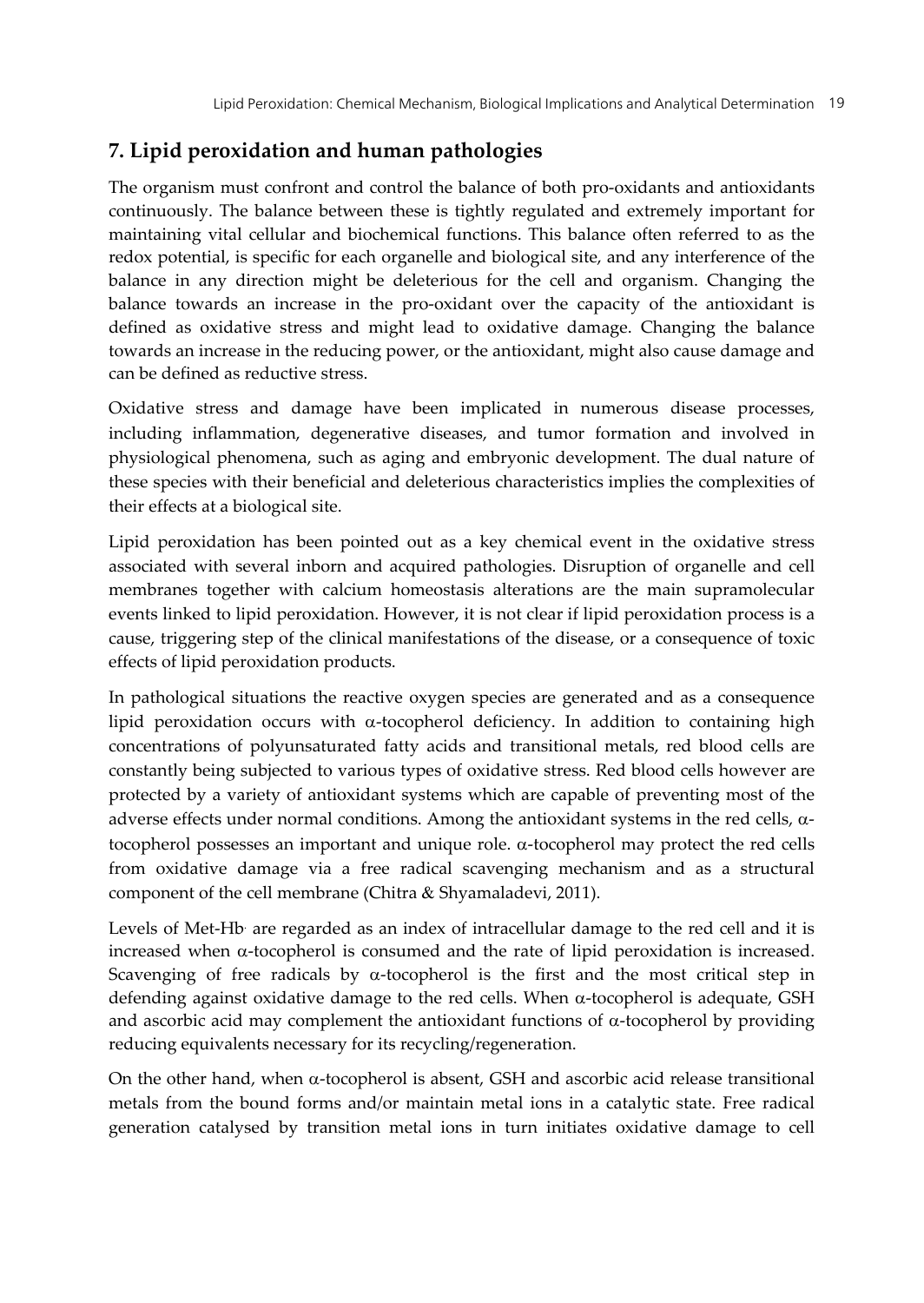membranes. Membrane damage can lead to release of heme compounds from erythrocytes. The heme compounds released may further promote oxidative damage especially when reducing compounds are present (Boveris et al., 2008).

# **8. Lipid peroxidation and aging**

Aging is a process directly related to systemic oxidative stress. Two components of the oxidative stress situation have been recognized in human aging: a decrease in availability of nutritional molecular antioxidants and an accumulation of products derived from the oxidation of biological structures. Oxidation of biomolecules is related to susceptibility to diseases, such as cancer and heart disease, as well as associated with the process of aging (Navarro et al., 2005; Navarro & Boveris, 2007, 2008).

The products derived from lipid peroxidation, measured in plasma by Junqueira et al., (2004) as fluorescent products, were higher in elderly than younger human subjects and even higher in disabled octogenarians and nonagenarians. This increase in lipid peroxidation products was directly correlated with age, and was associated with decreases in vitamin E and C.

# **9. Analytical determination of lipid peroxidation**

Since the acceptation of the oxidative stress concept, scientists and physicians have been searching for a simple assay or a small group of determination that would result useful for the assessment of oxidative stress and lipid peroxidation in clinical situations. The determinations of marker metabolites are usually performed in blood, red blood cells or plasma. The markers for systemic oxidative stress are normally present in healthy humans and the assays for systemic oxidative stress are comparative, which makes necessary to have reference values from normal individuals.

At present, the plasma levels of oxidation products derived from free-radical mediated reactions and of antioxidants are used as indicators of systemic oxidative stress in humans and experimental animals. The more utilized determination of an oxidation product is MDA, which is determined with low specificity but with great efficiency by the simple and useful assay of TBARS with measurements made by spectrophotometry or spectrofluorometry. The normal plasma levels of TBARS are 2-3  $\mu$ M (Junqueira et al., 2004).

Oxidative damage is characterized by increases in the levels of the oxidation products of macromolecules, such as thiobarbituric acid reactive substances (TBARS), and protein carbonyls. Many of these products can be found in biological fluids, as well as additionderivatives of these reactive end-products. As a result of lipid peroxidation a great variety of aldehydes can be produced, including hexanal, malondialdehyde (MDA) and 4 hydroxynonenal (Catala, 2006).

Oxidation of an endogenous antioxidant reflects an oxidative stress that is evaluated by measuring the decrease in the total level of the antioxidant or the increase in the oxidative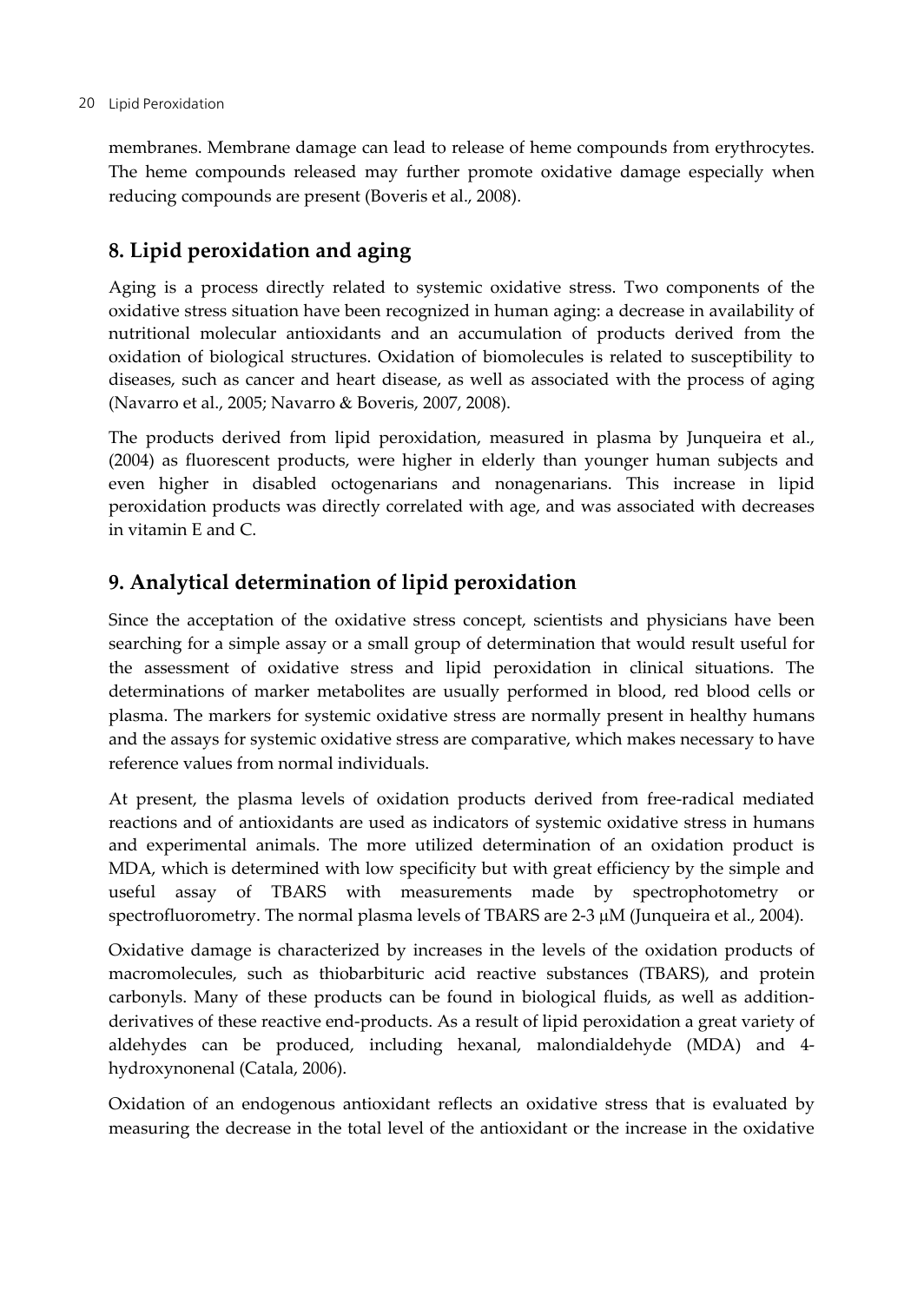form. The only way not to be influenced by nutritional status is to measure the ratio between oxidized and reduced antioxidants present in blood. The published literature provides compelling evidence that a) MDA represents a side product of enzymatic PUFAoxygenation and a secondary end product of no enzymatic (autoxidative) fatty peroxide formation and decomposition and b) sensitive analytical methods exist for the unambiguous isolation and direct quantification of MDA. Conceptually, these two facts indicate that MDA is an excellent index of lipid peroxidation. However, this conclusion is limited in practice by several important consideration: a) MDA yield as a result of lipid peroxidation varies with the nature of the PUFA peroxidised (specially its degree of instauration) and the peroxidation stimulus, b) only certain lipid oxidation products decompose yield MDA, c) MDA is only one of several end product of fatty peroxide formation and decomposition, d) the peroxidation environment influences both the formation of lipid-derived precursors and their decomposition to MDA, e) MDA itself is a reactive substance which can be oxidative and metabolically degraded, f) oxidative injury to no lipid biomolecules has the potential to generate MDA. With biological materials, it appears prudent to consider the TBARS test more than an empirical indicator of the potential occurrence of peroxidative lipid damage and not as a measure of lipid peroxidation (Repetto, 2008). The thiobarbituric acid test (TBARS) has been employed to a uniquely great degree over the last five decades to detect and quantify lipid peroxidation in a variety of chemical as well as biological material. Two underlying assumptions are implicit from the widespread use of the TBARS test to assess lipid peroxidation: a) an operative and quantitative relationship exists between lipid peroxidation and MDA, b) product formation during the TBARS test is diagnostic of the presence and amount of fatty peroxides.

Lipid peroxidation proceeds by a free-radical mediated chain reaction that includes initiation, propagation and termination reactions. The chain reaction is initiated by the abstraction of a hydrogen atom from a methylene group of an unsaturated fatty acid. Propagation is cycled through rounds of lipid peroxyl radical abstraction of the bismethylene hydrogen atoms of a polyunsaturated fatty acyl chain to generate new radicals, after O2 addition, resulting in the conversion of alkyl radical in hydroperoxyl radical. Termination involves the reaction of two hydroperoxyl radicals to form non-radical products. This reaction is particularly interesting since it is accompanied, although at low yield, by emission of light or chemiluminiscence. Some lipid peroxidation products are light-emitting species and their luminescence is used as an internal marker of oxidative stress (Chance et al., 1979; Boveris et al., 1980, Gonzalez-Flecha et al., 1991b; Sies, 1991a; Repetto, 2008). The measurement of light emission derived from  ${}^{1}O_{2}$  and excited triplet carbonyl compounds, which are the most important chemiluminiscent species in the lipid peroxidation of biological systems, is directly related to the rate of lipid peroxidation and allows an indirect assay of the content of lipophilic antioxidants in the sample (Gonzalez-Flecha et al., 1991a). Lipophilic antioxidants react with lipid peroxyl radicals and lower antioxidant content is associated with higher chemiluminescence (Repetto, 2008).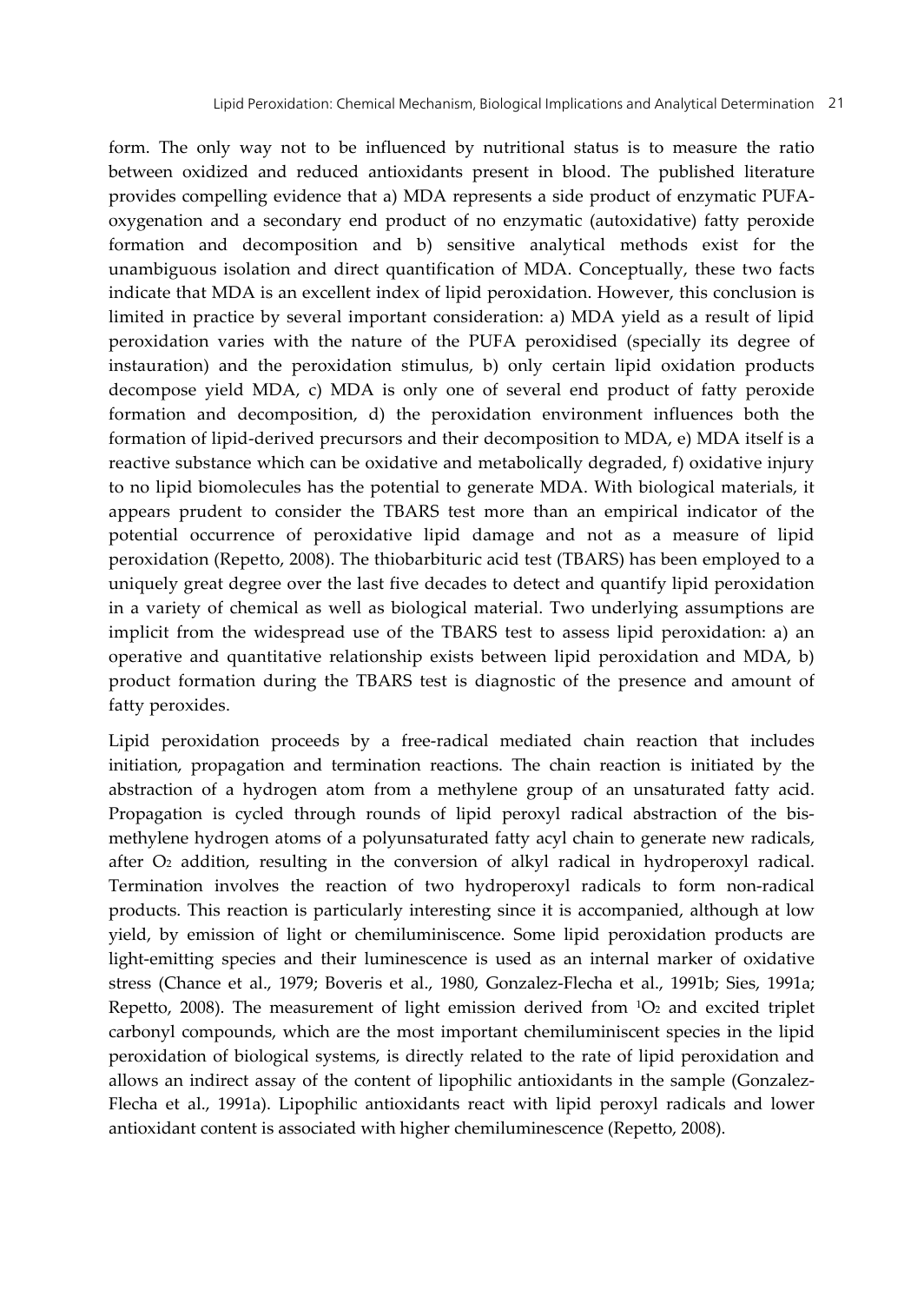The low-level chemiluminescence which accompanies the peroxidation of polyunsaturated fatty acids has been used as a tool in kinetic and mechanistic studies of biological samples to estimate the extent of the reactions and even to indicate tissue damage promoted by oxidants. Triplet carbonyls and singlet oxygen formed in the annihilation of intermediate peroxyl radicals (ROO. ) have been identified as the chemiluminescence emitters.

Chemiluminescence is a very interesting way to evaluate an oxidative stress and lipid peroxidation in biological samples and living systems. The emission of light has been observed during stress in different experimental models. Chemiluminescence is very sensitive and thus can be applied to measure free radical production in human tissues.

Chemiluminescent systems may be classified in two classes based on the origin of the emitting molecule. In the first class, the emitter is a product of the chemical reaction (direct chemiluminescence). In the second class, there is energy transfer between an electronically excited product molecule and a second substance which then becomes the emitter (sensitized chemiluminescence) (Boveris et al., 1980; Gonzalez-Flecha et al., 1991b; Repetto, 2008).

The chemical mechanism responsible for spontaneous organ light emission is provided by the Russell's reaction in which two secondary or tertiary peroxyl radicals (ROO<sup>•</sup>) yield <sup>1</sup>O<sub>2</sub> and excited carbonyl groups (= $CO^*$ ) as products. In turn, two  ${}^{1}O_{2}$ , through dimol emission, lead to photoemission at 640 and 670 nm, whereas =CO\* yields photons at the 460-470 nm band (Boveris et al., 1980). The main sources of the chemiluminescence detected in the direct and sensitized chemiluminescence is the dimol emission of  ${}^{1}O_{2}$  (reaction 27) and the photon emission from excited carbonyl groups (reaction 28) (Boveris et al., 1980).

$$
2 \, {}^{1}O_{2} \qquad \rightarrow \qquad 2 \, O_{2} + \text{hv} \, (634-703 \, \text{nm}) \tag{27}
$$

$$
RO^* \qquad \rightarrow \quad RO + hv (380-460 nm) \tag{28}
$$

These reactions are accompanied by chemiluminescence whose intensity may serve as an indirect measure of peroxide free radical and  $\alpha$ -tocopherol concentration in the sample.

Lipid peroxidation has been recognized as free radical-mediated and physiologically occurring (Navarro & Boveris, 2004, Navarro et al., 2010; Repetto & Boveris, 2012) with the supporting evidence of *in situ* organ chemiluminescence (Repetto, 2008). Spontaneous chemiluminescence of *in situ* organs directly reports the intracellular formation of singlet oxygen  $(1O<sub>2</sub>)$  (Boveris et al., 1980) and represents an issue of direct chemiluminescence. The generation of  ${}^{1}O_{2}$  implies the collision of two peroxyl radicals (ROO·) with formation of excited species, <sup>1</sup>O<sub>2</sub> itself and excited carbonyls, followed by photoemission. Light emission from *in situ* organs is a physiological phenomenon that provides a determination of the steady state concentration of singlet oxygen and indirectly of the rate of oxidative free radical reactions (Boveris et al., 1980). *In situ* liver chemiluminescence has been recognized as a reliable indicator of oxidative stress and damage in rat liver upon hydroperoxide infusion (Gonzalez-Flecha et al., 1991b), ischemia-reperfusion (Gonzalez-Flecha et al., 1993),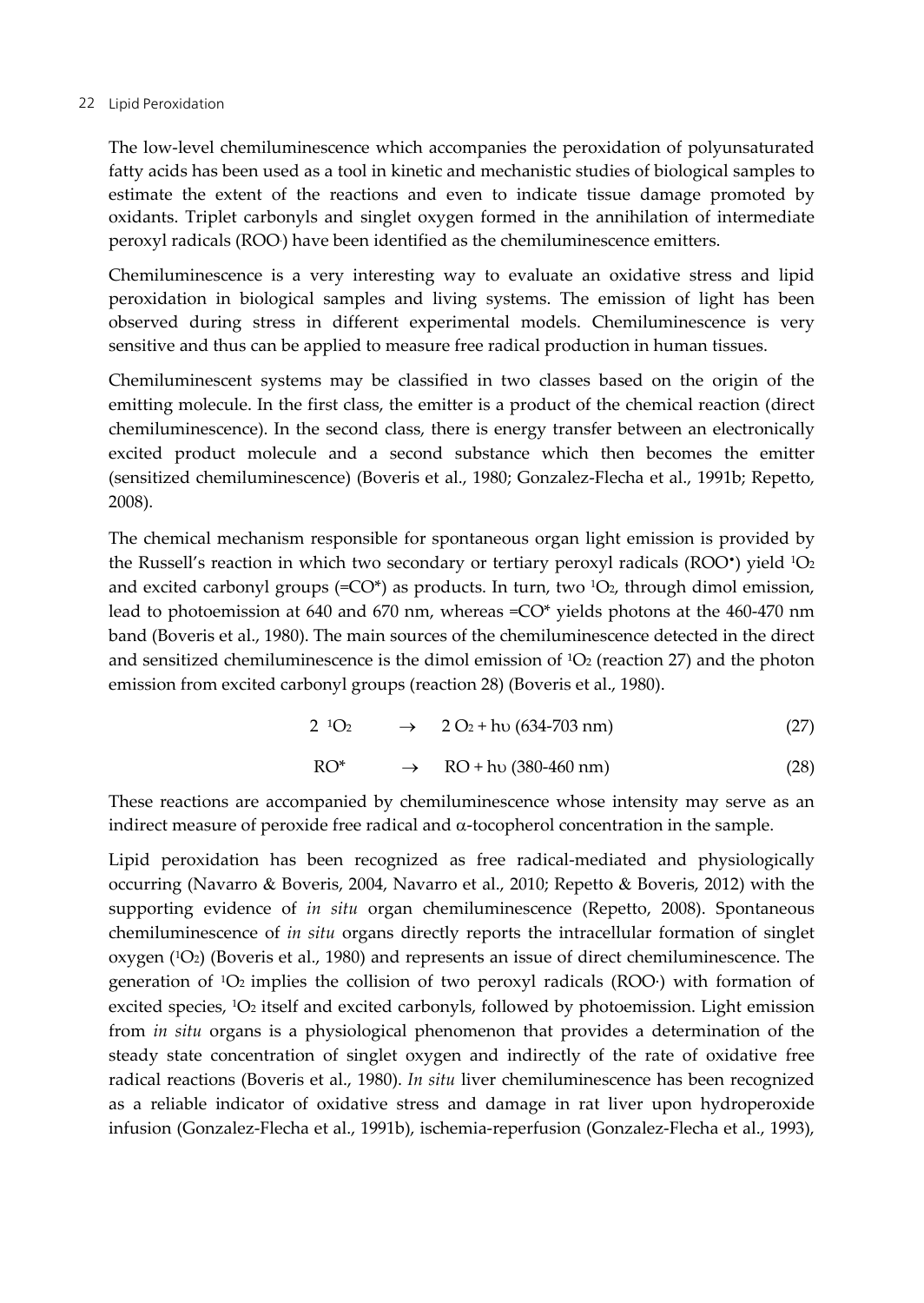and chronic and acute alcohol intoxication (Videla et al., 1983). The increases in photoemission observed were parallel to increased contents of indicators of lipid peroxidation (malonaldehyde and 4-HO-nonenal) but with a higher experimental/control ratio in organ chemiluminescence (Boveris et al., 1980).

Tert-butyl hydroperoxide initiated chemiluminescence is an example of sensitized chemiluminescence, and it has been used to enhance the chemiluminescence accompanying lipid peroxidation and the  $\alpha$ -tocopherol content of tissues. This method has been successfully utilized to detect the existence of oxidative damage associated to experimental or pathological situations in tissue homogenates, subcellular fractions, and in human heart, liver and muscle biopsies (Gonzalez-Flecha et al., 1991b).

Tissue homogenates or blood samples are subjected to *in vitro* oxidative damage by supplementation with tert-butyl hydroperoxide. It reacts with hemoproteins and  $Fe^{2+}$ producing peroxyl and alcoxyl free radicals, which enter to the propagation phase of the lipid peroxidation radical chain reaction. The termination steps of the chain reaction generate compounds in an excited state: singlet oxygen and carbonyl groups. This assay is useful to evaluate the integral level of the non-enzymatic antioxidant defenses of a tissue (Gonzalez-Flecha et al., 1991a, 1993).

The increase of tert-butyl hydroperoxide-initiated chemiluminescence is indicative that  $\alpha$ tocopherol is the antioxidant consumed in erythrocytes and suggest that reactive oxygen species and lipid peroxidation catalyzed by reduced transition metals may be responsible for the onset of oxidative damage and the occurrence of systemic oxidative stress in patients suffering oxidative damage associated to neurological pathologies as Parkinson (Famulari et al., 1996, Dominguez et al., 2008), Alzheimer disease (Famulari et al., 1996; Repetto et al., 1999; Dominguez et al., 2008; Serra et al., 2009), and vascular dementia (Famulari et al., 1996, Dominguez et al., 2008; Serra et al., 2009); immunological diseases as HIV infection and AIDS (Repetto et al., 1996), hyperthyroidism and hypothyroidism (Abalovich et al., 2003). These methods were used to evaluate lipid peroxidation and oxidative damage in experimental models of oxidative stress in rats (Repetto et al., 2003, 2010; Ossani et al., 2007; Repetto & Ossani, 2008; Repetto & Boveris, 2010).

A common question of the researchers in the field is which the method of choice is. The answer is: none of them, and all of them. Each assay measures something different. Diene conjugation tells one about the early stages of peroxidation, as a direct measurement of lipid peroxides. In the absence of metal ions to decompose lipid peroxides there will be little formation of hydrocarbon gases, carbonyl compounds, or their fluorescent complexes, which does not necessarily mean therefore that nothing is happening. Even if peroxides do not decompose, the TBARS test can still detect them because of decomposition of peroxides. Changes in the mechanism of peroxide decomposition might alter the amount generated without any change in the overall rate of lipid peroxidation. Whatever method is chosen, one should think clearly what is being measured and how it relates to the overall lipid peroxidation process. Whatever possible, two or more different assay methods should be used.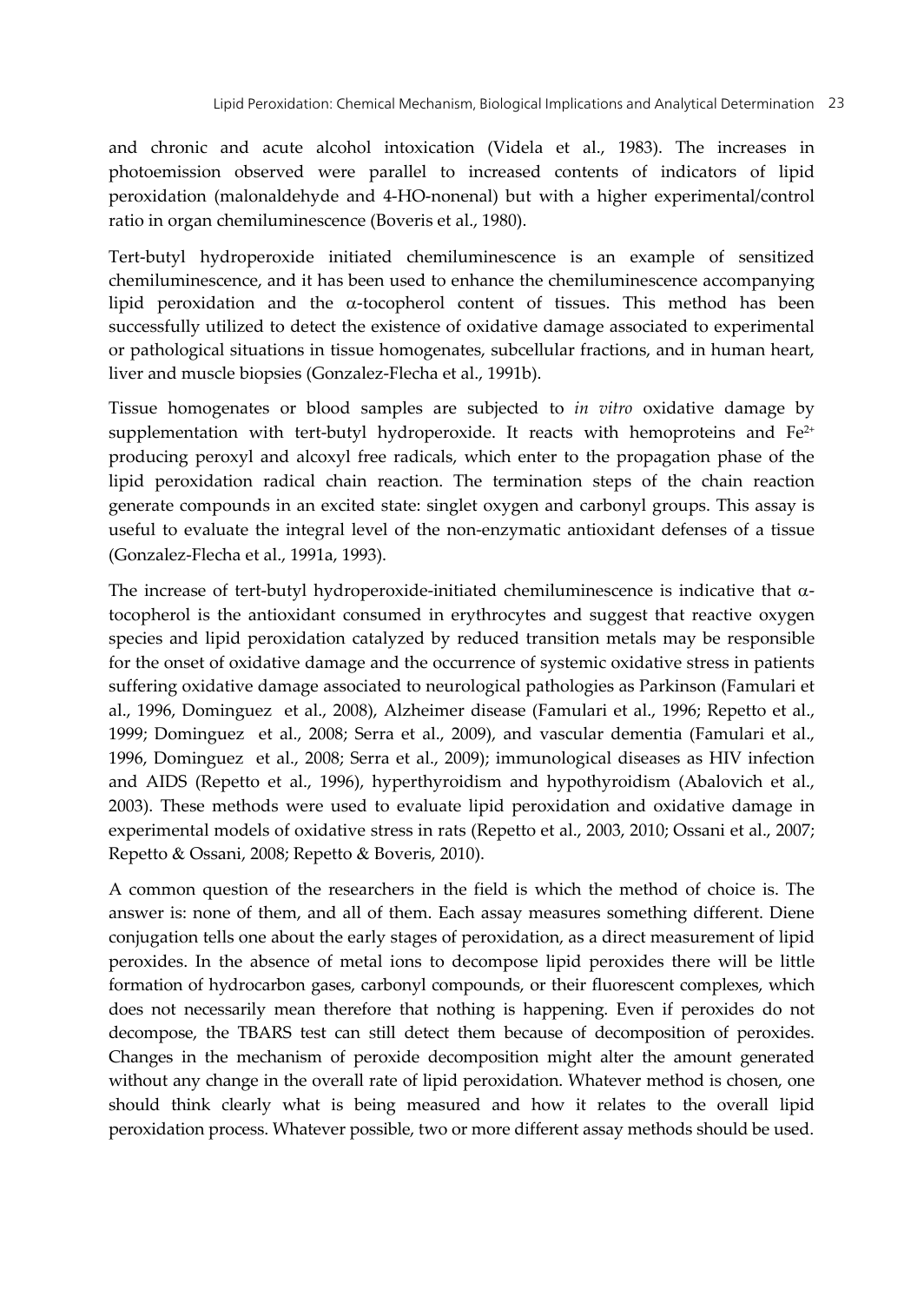### **10. Conclusion**

Lipid peroxidation is a physiological process that takes place in all aerobic cells. Unsaturated fatty acids which are structural part of cell membranes are subjected to lipid peroxidation by a non enzymatic and free-radical mediated reaction chain. The molecular mechanisms of the lipid peroxidation process are known and it can be estimated that about 1 % of the total oxygen uptake of cells, organs and bodies in taken up by the reactions of lipid peroxidation. The initiation reactions are provided by the transition-metal catalyzed hemolytic scission of H2O2 and ROOH. In turn,  $H_2O_2$  is mainly generated from the mitochondrial dismutation of superoxide radical  $(O_2)$ . The products and by-products of lipid peroxidation are cytotoxic and lead in successive steps to oxidative stress, oxidative damage and apoptosis. In a long series of physiological and pathophysiological processes, including aging and neurodegenerative diseases, the rates of mitochondrial  $O<sub>2</sub>$  and H<sub>2</sub>O<sub>2</sub> are increased with a parallel increase in the rate of the lipid peroxidation process. It is expected that supplementation with adequate antioxidants, as for instance,  $\alpha$ -tocopherol, will keep sensitive cells and organs in healthy conditions and increase lifespan.

# **Author details**

Marisa Repetto, Jimena Semprine and Alberto Boveris *University of Buenos Aires, School of Pharmacy and Biochemistry, General and Inorganic Chemistry, Institute of Biochemistry and Molecular Medicine (IBIMOL-UBA-CONICET), Argentina* 

# **Acknowledgement**

We thank to Dr. Jorge Serra for helping in the revision of this version.

### **11. References**

- Abalovich, M.; Llesuy, S.; Gutierrez, S. & Repetto, M. (2003) Peripheral markers of oxidative stress in Graves´ disease. The effects of methimazole and 131 Iodine treatments. *Clinical Endocrinology*. Vol. 59, pp. 321-327, ISSN: 1365-2265
- Beckman, J.; Beckman, T.; Chen, J.; Marshall, P. & Freeman, B. (1990) Apparent hydroxyl radical production from peroxynitrite. Implications for endothelial injury from nitric oxide oxide and superoxide. *Proceeding of the National Academy of Sciences of the United States.* Vol. 87, pp. 1620-1624, ISSN: 0027-8424
- Beckman, J.; Chen, J.; Ischiropulos, H. & Crow, J. (1994) Oxidative chemistry of peroxynitrite. *Methods in Enzymology.* Vol. 233, pp. 229-240, ISSN: 0076-6879
- Berlett, B.S. & Stadtman, E.R. (1997) Protein oxidation in aging, disease, and oxidative stress. *The Journal of Biological Chemistry.* Vol. 272, pp. 20313–20316, ISSN: 0021-9258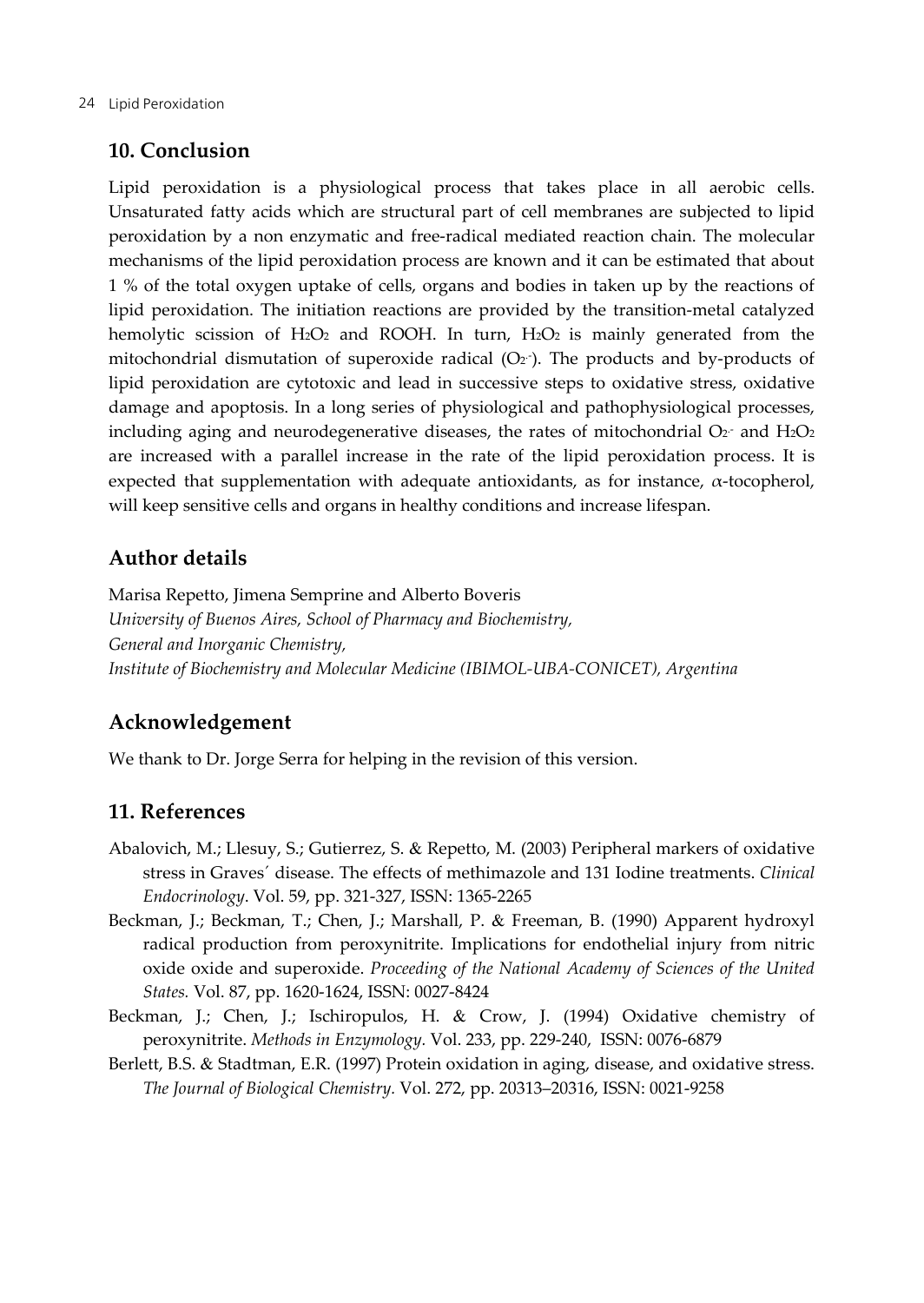- Boveris, A.; Cadenas, E.; Reiter, R.; Filipkowski, M.; Nakase, Y. & Chance, B. (1980) Organ chemiluminescence: noninvasive assay for oxidative radical reactions *Proceeding of the National Academy of Sciences of the United States.* Vol. 177, pp. 347-351, ISSN: 0027-8424
- Boveris, A.; Fraga, C.; Varsavsky, A. & Koch, O. (1983) Increased chemiluminescence and superoxide production in the liver of chronically ethanol-treated rats. *Archives of Biochemistry and Biophysics.* Vol. 227, pp. 534-541, ISSN: 0003-9861
- Boveris, A. & Navarro, A. (2008) Brain mitochondrial dysfunction in aging. *Life,* Vol. 60, No.5, pp. 308-314, ISSN: 1521-6543
- Boveris, A.; Repetto, M.G.; Bustamante, J.; Boveris, A.D. & Valdez, L.B. (2008). The concept of oxidative stress in pathology. In: Álvarez, S.; Evelson, P. (ed.), *Free Radical Pathophysiology*, pp. 1-17, Transworld Research Network: Kerala, India, ISBN: 978-81- 7895-311-3
- Cadenas, E. (1989) Biochemistry of oxygen toxicity. *Annual Review of Biochemistry.* Vol. 58, pp. 79-110, ISSN:0066-4154
- Camandola, S.; Poli, G. & Mattson, M. (2000) The lipid peroxidation product 4-hydroxy-2,3 nonenal inhibits constitutive and inducible activity of nuclear factor-bin neurons. *Molecular Brain Research.* Vol. 85, pp. 53–60, ISSN: 0021-9258
- Carreras, M.C.; Franco, M.C.; Peralta, J.G. & Poderoso, J.J. (2004) Nitric oxide, complex I, and the modulation of mitochondrial reactive species in biology and disease. *Molecular Aspects of Medicine.* Vol. 25, pp. 125–139, ISSN: 0098-2997
- Catala, A. (2006) An overview of lipid peroxidation with emphasis in outer segments of photoreceptors and the chemiluminescence assay*. The International Journal of Biochemistry and Cell Biology.* Vol. 38, pp. 1482-1495, ISSN: 1357-2725
- Chance, B.; Sies, H. & Boveris, A. (1979) Hydroperoxide metabolism in mammalian organs. *Physiological Reviews*. Vol. 59, pp. 527-605, ISSN:0031-9333
- Cutrin, JC.; Cantino, D.; Biasi, F.; Chiarpotto, E.; Salizzoni, M.; Andorno, E.; Massano, G.; Lanfranco, G.; Rizetto, M.; Boveris, A. & Poli, G. (1996) Reperfusion damage to the bile canaliculi in transplanted human liver. *Hepatology.* Vol. 24, pp. 1053-1057, ISSN: 1527- 3350
- Dianzani, M. & Barrera, G. (2008) Pathology and physiology of lipid peroxidation and its carbonyl products. In: Álvarez, S.; Evelson, P. (ed.), *Free Radical Pathophysiology*, pp. 19- 38, Transworld Research Network: Kerala, India, ISBN: 978-81-7895-311-3
- Domínguez, R.O.; Marschoff, E.R.; Guareschi, E.M.; Repetto, M.G.; Famulari, A.L.; Pagano, M.A. & Serra, J.A. (2008). Insulin, glucose and glycated haemoglobin in Alzheimer's and vascular dementia with and without superimposed Type II diabetes mellitus condition. *Journal of Neural Transmission,* Vol. 115, pp. 77-84, ISSN: 0300-9564.
- Esterbauer, H.; Schaur, J. & Zollner, H. (1991) Chemistry and biochemistry of 4 hydroxynonenal, malondialdehyde and related aldehydes. *Free Radical in Biology* & *Medicine.* Vol. 11, pp. 81–128, ISSN: 0891-5849
- Esterbauer, H. (1996) Estimation of peroxidative damage. A critical review. *Pathologie Biologie.* Vol. 44, pp. 25–28, ISSN: 0031-3009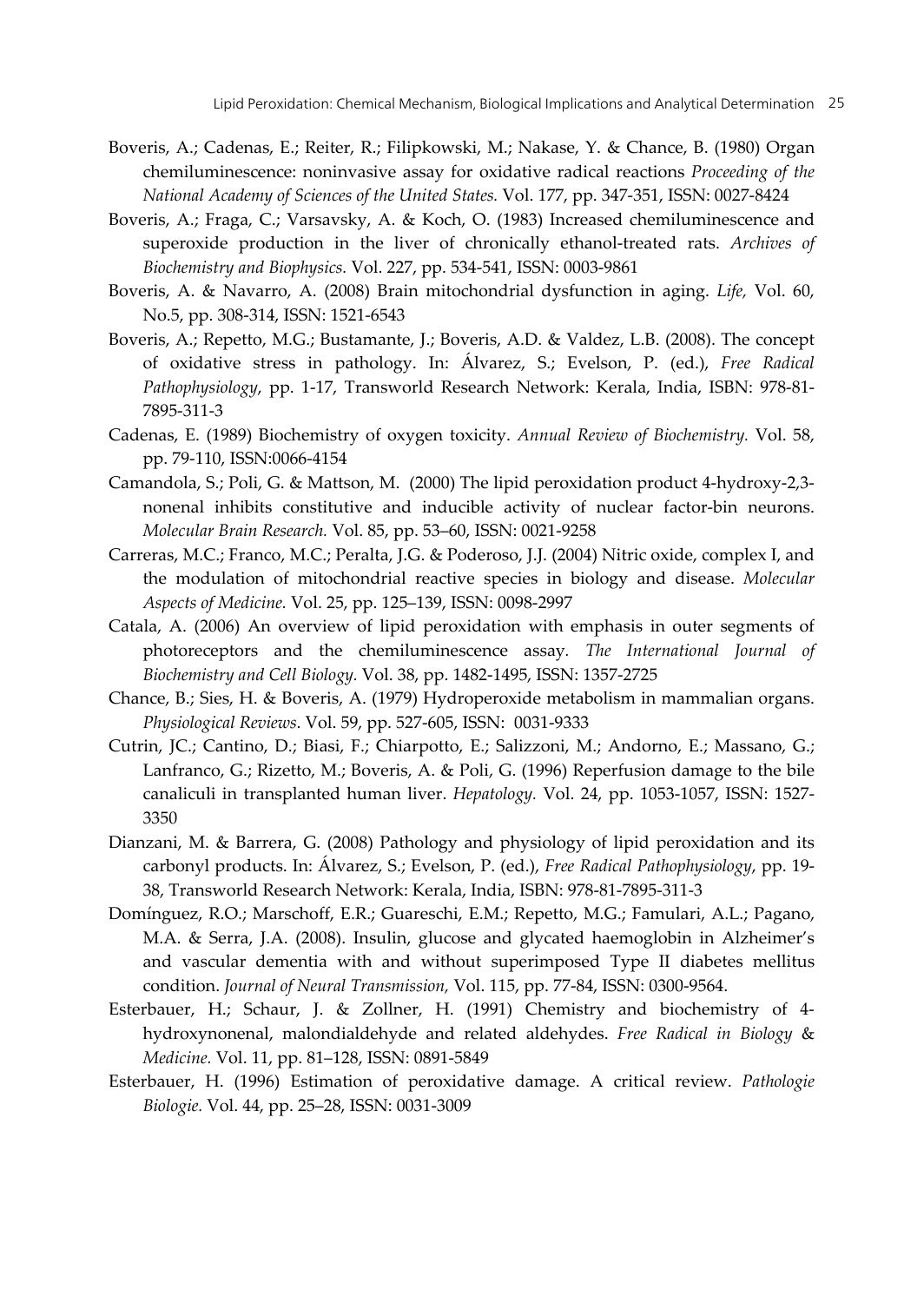- Famulari, A.; Marschoff, E.; Llesuy, S.; Kohan, S.; Serra, J.; Domínguez, R.; Repetto, M.G.; Reides, C. & Lustig, E.S. de (1996). Antioxidant enzymatic blood profiles associated with risk factors in Alzheimer's and vascular diseases. A predictive assay to differentiate demented subjects and controls. *Journal of the Neurological Sciences*, Vol. 141, pp. 69-78, ISSN: 0022-510X
- Farooqui, T. & Farooqui, A. (2011) Lipid-mediated oxidative stress and inflammation in the pathogenesis of Parkinson´s disease. *Parkinson´s disease*. DOI: 10.4061/2011/247467
- Fiszman, M.; D´Eigidio, M.; Ricart, K.; Repetto, M.G.; Llesuy, S.; Borodinsky, L.; Trigo, R.; Riedstra, S.; Costa, P.; Saizar, R.; Villa, A. & Sica, R. (2003). Evidences of oxidative stress in Familial Amyloidotic Polyneuropathy Type 1. *Archives of Neurology*, Vol. 60, pp. 593- 597, ISSN 0003-9942
- Fraga, C.; Leibovitz, B. & Tappel, A. (1988). Lipid peroxidation measured as thiobarbituric acid-reactive substances in tissue slices: characterization and comparison with homogenates and microsomes. *Free Radicals in Biology and Medicine*, Vol. 4, pp. 155-161, ISSN: 0891-5849
- Fridovich, I. (1978) Superoxide radicals, superoxide dismutases and the aerobic lifestyle. *Photochemistry and Photobiology*. Vol. 28, pp. 733-741, ISSN: 1010-6030
- Fridovich, S. & Porter, N. (1981) Oxidation of arachidonic acid in micelles by superoxide and hydrogen peroxide. *The Journal of Biological Chemistry.* Vol. 256, pp. 260-265, ISSN: 0021-9258
- Gatto, E.; Carreras, M.C.; Pargament, G.; Reides, C.; Repetto, M.G.; Llesuy, S.; Fernández Pardal, M. & Poderoso, J. (1996). Neutrophil function nitric oxide and blood oxidative stress in Parkinson's disease. *Movement Disorders*, Vol. 11, pp. 261-267, ISSN: 0885-3185
- Gatto, E.; Carreras, C.; Pargament, G.; Riobó, N.; Reides, C.; Repetto, M.; Fernández Pardal, N.; Llesuy, S. & Poderoso, J. (1997). Neutrophyl function nitric oxide and blood oxidative stress in Parkinson´s Disease. *Focus Parkinson´s Disease,* Vol. 9, pp. 12-14
- Gonzalez Flecha, B., Repetto, M.; Evelson, P. & Boveris, A. (1991a) Inhibition of microsomal lipid peroxidation by  $\alpha$  -tocopherol and  $\alpha$  -tocopherol acetate. *Xenobiotica*. 21: 1013– 1022, ISSN: 0049-8254
- González Flecha, B.; Llesuy, S. & Boveris, A. (1991b). Hydroperoxide-initiated chemiluminescence: assay for oxidative stress in biopsies of heart, liver and muscle. Free Radicals in Biology and Medicine, Vol. 10, pp. 93-100, ISSN: 0891-5849
- Gonzalez-Flecha, B.; Cutrin, J.C. & Boveris, A. (1993) Time course and mechanism of oxidative stress and tissue damage in rat liver subjected to in vivo ischemia-reperfusion. Journal of Clinical Investigation. Vol. 91, pp. 456-464, ISSN: 0021-9738
- Halliwell, B. & Gutteridge, J.M.C. (1984). Oxygen toxicity, oxygen radicals, transition metals and disease. *Biochemical Journal*, Vol. 218, pp. 1-14, ISSN: 0264-6021
- Hogg, N.; Darley-Usmar, V.; Wilson, M. & Moncada, S. (1992) Production of hydroxyl radicals from the simultaneous generation of superoxide and nitric oxide. *Biochemical Journal.* Vol. 281, pp. 419-424, ISSN: 0264-6021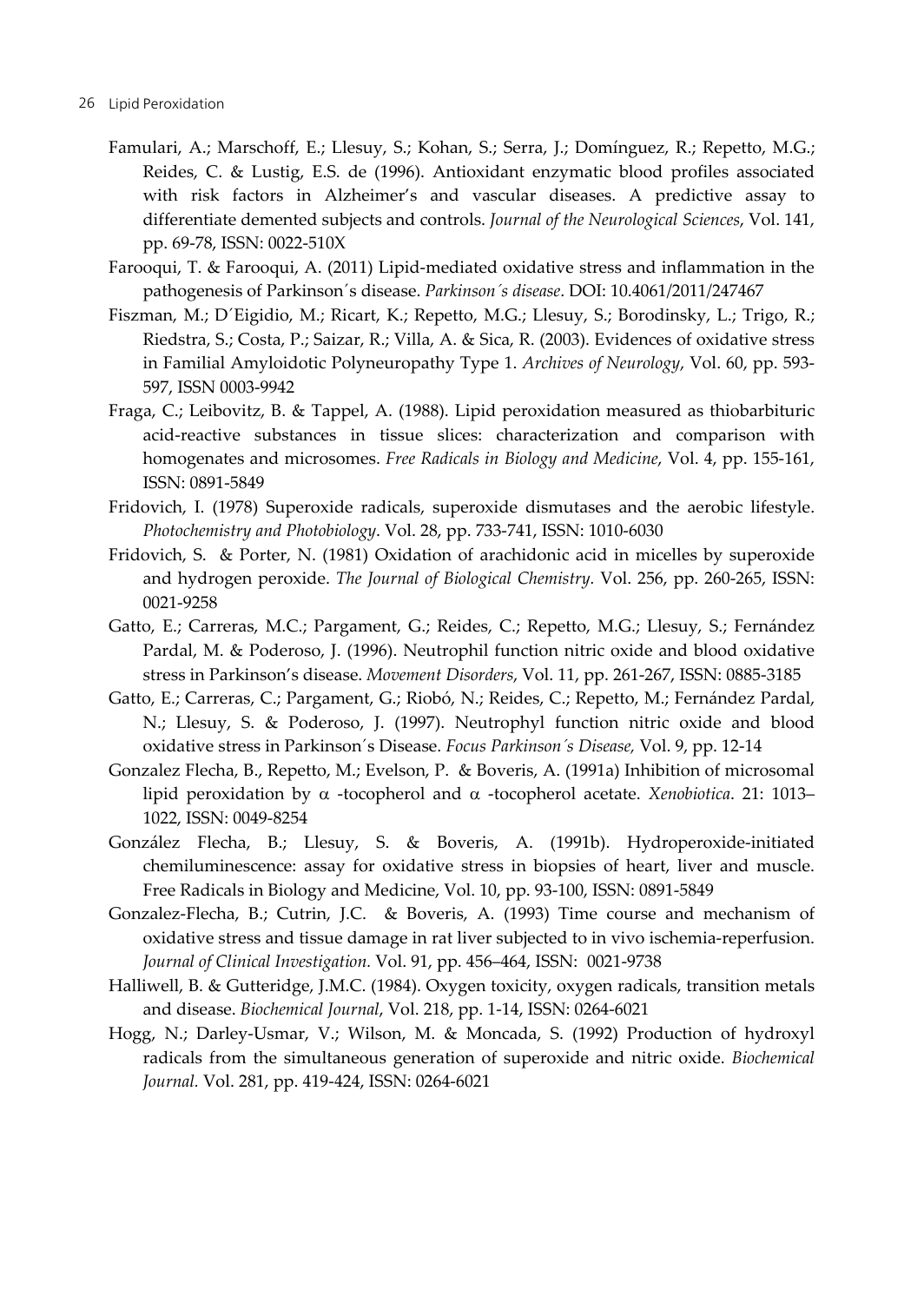- Jomova, K. & Valko, M. (2011) Advances in metal-induced oxidative stress and human disease. *Toxicology.* Vol. 283, pp. 65-87, ISSN: 0300-483X.
- Junqueira, V.; Barros, S.; Chan, S.; Rodríguez, L.; Giavarotti, L.; Abud, R. & Deucher, G. (2004) Aging and oxidative stress. *Molecular Aspects of Medicine.* Vol. 25, pp. 5–16, ISSN: 0098-2997
- Liu, Q.; Raina, A.K.; Smith, M.A.; Sayre,. LM. & Perry, G. (2003) Hydroxynonenal, toxic carbonyls, and Alzheimer disease. *Molecular Aspects of Medicine.* Vol. 24, pp. 305–313, ISSN: 0098-2997
- Moncada, S.; Palmer, R. & Higgs, E. (1991) Nitric oxide: Physiology, patophysiology and pharmacology. *Pharmaceutical Reviews.* Vol. 43, pp. 109-141, ISSN:1918-5561
- Murphy, M. & Sies, H. (1991) Reversible conversion of nitroxyl anion to oxide by superoxide dismutase. *Proceeding of the National Academy of Sciences of the United States.* Vol. 88, pp. 10860-10864, ISSN: 0027-8424
- Nair, U.; Barstsch, H. & Nair, J. (2007) Lipid peroxidation-induced DNA damage in cancerprone inflammatory diseases: a review of published adduct types and levels in humans. *Free Radical in Biology* & *Medicine.* Vol. 43, pp. 1109-1120, ISSN: 0891-5849
- Navarro, A. & Boveris, A. (2004). Rat brain and liver mitochondria develop oxidative stress and lose enzymatic activities on aging. *American Journal of Physiology - Regulatory, Integrative and Comparative Physiology*, Vol. 287, pp. 1244-1249, ISSN: 0363-6119
- Navarro, A.; Gomez, C.; Sanchez-Pino, MJ.; Gonzalez, H.;, Bandez, MJ.; Boveris, AD.; Boveris, A. (2005) Vitamin E at high doses improves survival, neurological performance, and brain mitochondrial function in aging male mice. *American Journal of Physiology - Regulatory, Integrative and Comparative Physiology*, Vol. 289, pp. 1392–1399, ISSN: 0363-6119
- Navarro, A.; Boveris, A. (2007) The mitochondrial energy transduction system and the aging process. *American Journal of Physiology - Regulatory, Integrative and Comparative Physiology*, Vol. 292, pp. 670-686, ISSN: 0363-6119
- Navarro, A.; Lopez-Cepero, JM.; Bandez, MJ.; Sanchez-Pino, MJ.; Gomez, C.; Cadenas, E.; Boveris, A. (2008) Hippocampal mitochondrial dysfunction in rat aging. *American Journal of Physiology - Regulatory, Integrative and Comparative Physiology*, Vol. 294, pp. 501- 509, ISSN: 0363-6119
- Navarro, A. & Boveris, A. (2009). Brain mitochondrial dysfunction and oxidative damage in Parkinson's disease. *Journal of Bioenergetics and Biomembranes,* Vol. 41, pp. 517-521, ISSN: 0145-479X
- Navarro, A.; Boveris, A.; Bández, M.J.; Sánchez-Pino, M.J.; Gómez, C.; Muntane, G. & Ferrer, I. (2009). Human brain cortex: mitochondrial oxidative damage and adaptive response in Parkinson's disease and in dementia with Lewy bodies. *Free Radicals in Biology and Medicine*, Vol. 46, pp. 1574-1580, ISSN: 0891-5849
- Navarro, A.; Bández, M.; Gómez, C.; Sánchez-Pino, M.; Repetto, M.G. & Boveris, A. (2010). Effects of rotenone and pyridaben on complex I electron transfer and on mitochondrial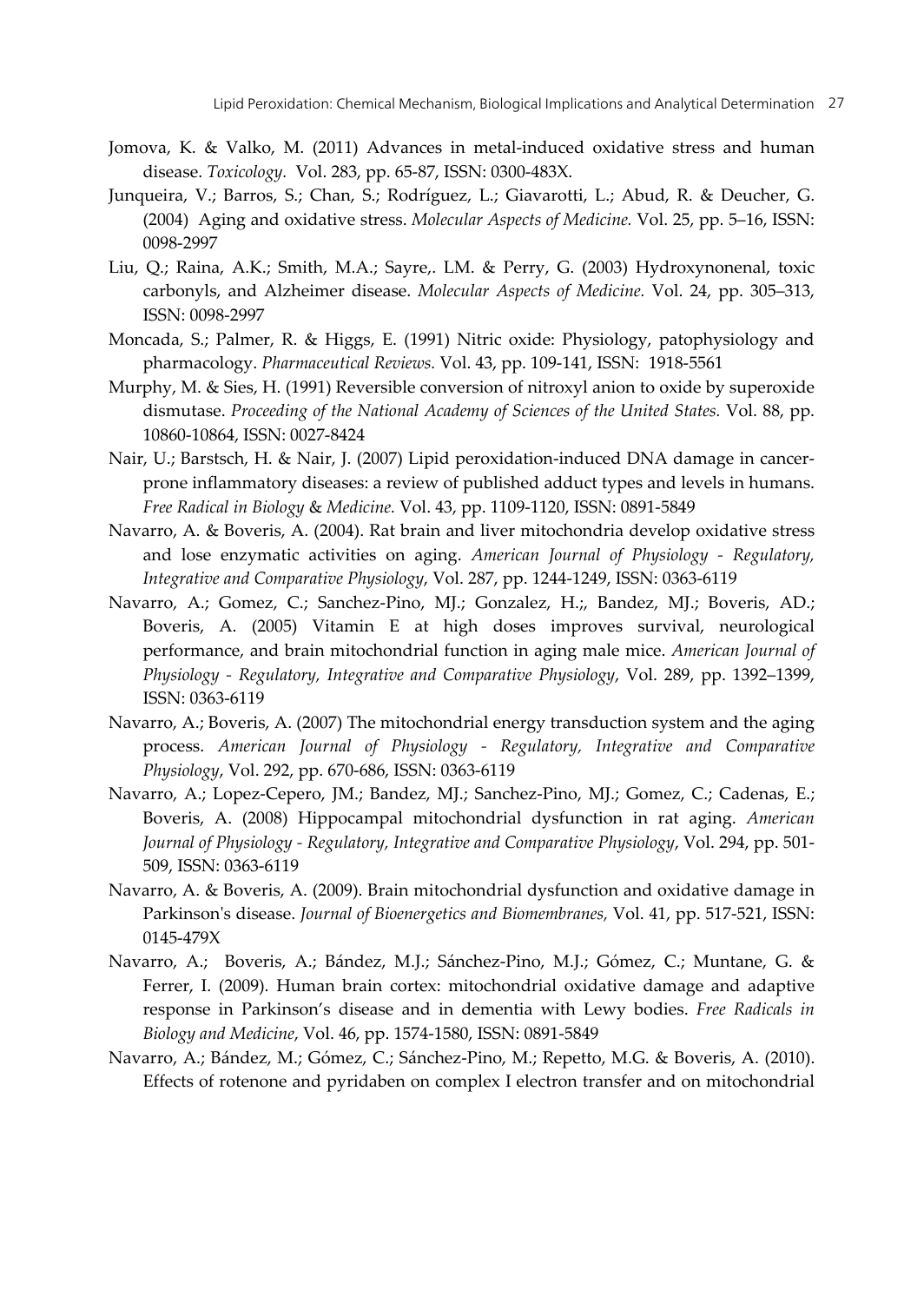nitric oxide synthase functional activity. *Journal of Bioenergetics and Biomembranes*, Vol. 42, pp. 405-412, ISSN: 0145-479X

- Ossani, G.; Dalghi, M. & Repetto, M. (2007) Oxidative damage and lipid peroxidation in the kidney of choline-defficient rats. *Frontiers in Bioscience.* Vol. 12, pp. 1174-1183, ISSN:1093-9946
- Poyer, J. & McCay, P. (1971) Reduced triphosphopyridine nucleotide oxidase-catalyzed alterations of membrane phospholipids. Dependence on Fe3+. *The Journal of Biological Chemistry.* Vol. 246, pp. 263-269, ISSN: 0021-9258
- Rachmilewitz, D.; Stamler, J.; Karmeli, F.; Mollins, M.; Singel, D.; Loscalo, J.; Xavier, R. & Podolsky, D. (1993) Peroxynitrite induced rat colitis-a new model of colonic inflammation. *Gastroenterology.* Vol. 105. pp. 1681-1688, ISSN: 0016-5085
- Repetto, M.; Reides, C.; Gomez Carretero, M.; Costa, M.; Griemberg, G., & Llesuy S. (1996) Oxidative Stress in Erythrocytes of HIV infected patients. *Clinica Chimica Acta.* Vol. 255, pp. 107-117, ISSN: 0009-8981
- Repetto, M.G.; Reides, C.; Evelson, P.; Kohan, S.; Lustig, E.S. de & Llesuy, S. (1999). Peripheral markers of oxidative stress in probable Alzheimer patients. *European Journal of Clinical Investigation,* Vol. 29, pp. 643-649, ISSN: 0014-2972
- Repetto, M.; María, A.; Giordano, O.; Guzmán,J.; Guerreiro, E. & Llesuy, S. (2003) Protective effect of Artemisia douglasiana Besser extracts on ethanol induced oxidative stress in gastric mucosal injury. *Journal of Pharmacy and Pharmacology.* Vol. 55, pp. 551-557, ISSN: 0022-3573
- Repetto, M.G. (2008). Clinical use of chemiluminescence assays for the determination of systemic oxidative stress. In: Popov, I.; Lewin, G. (ed.), *Handbook of chemiluminescent methods in oxidative stress assessment*. Transworld Research Network: Kerala, India; pp. 163-194, ISBN: 978-81-7895-334-2
- Repetto, M.G. & Ossani, G. (2008) Sequential histopathological and oxidative damage in different organs in choline deficient rats. In: Álvarez, S.; Evelson P. (ed.), *Free Radical Pathophysiology*. Transworld Research Network: Kerala, India; pp. 433-450, ISBN: 978- 81-7895-311-3
- Repetto, M.G.; Ferrarotti, N.F. & Boveris, A. (2010a) The involvement of transition metal ions on iron- dependent lipid peroxidation. *Archives of Toxicology.* Vol. 84, pp. 255-262, ISSN: 0340-5761
- Repetto, M.; Ossani, G.; Monserrat, A. & Boveris, A. (2010b) Oxidative damage: The biochemical mechanism of cellular injury and necrosis in choline deficiency. *Experimental and Molecular Pathology.* Vol. 88, pp. 143-149. ISSN: 0014-4800.
- Repetto, M. & Boveris, A. (2010) Bioactivity of sesquiterpenes: novel compounds that protect from alcohol-induced gastric mucosal lesions and oxidative damage. *Mini Reviews in Medicinal Chemistry.* Vol. 10, pp. 615-623. ISSN: 1389-5575
- Repetto, M.G. & Boveris A. (2012). Transition metals: bioinorganic and redox reactions in biological systems. In: *Transition metals: uses and characteristics*. Nova Science Publishers Inc (ed.): New York, USA. pp. 349-370., ISBN: 978-1-61761-110-0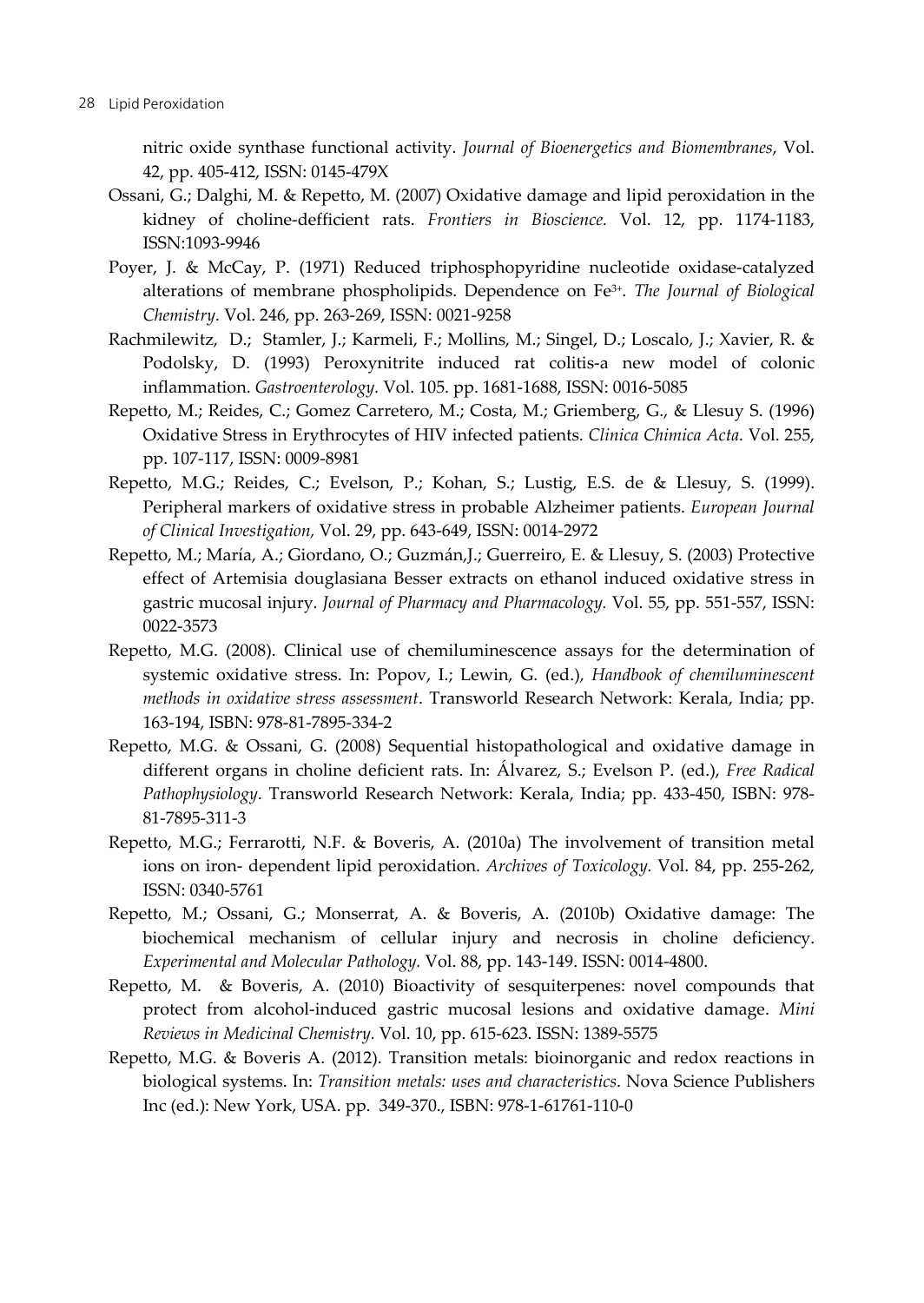- Sayre, L.M.; Perry, G. & Smith, M.A. (1999) In situ methods for detection and localization of markers of oxidative stress: application in neurodegenerative disorders. *Methods in Enzymology.* Vol. 309, pp. 133–152, ISSN: 0076-6879
- Sayre, L.M.; Sha, W.; Xu, G.; Kaur, K.; Nadkarni, D.; Subbanagounder, G. & Salomon, R.G. (1996) Immunochemical evidence supporting 2-pentylpyrrole formation on proteins exposed to 4-hydroxy-2-nonenal. *Chemical Research in Toxicology.* Vol. 9, pp. 1194–1201, ISSN: 0893-228X
- Schapira, A.H. (2008) Mitochondria in the aetiology and pathogenesis of Parkinson's disease. *The Lancet Neurology.* Vol. 7, pp. 97-109, ISSN: 1474-4422
- Schapira, A.H.; Cooper, J.M.; Dexter, D.; Clark, J.B.; Jenner, P. & Marsden, C.D. (1990) Mitochondrial complex I deficiency in Parkinson's disease. *Journal of Neurochemistry*. Vol. 54, pp. 823–827, ISSN: 0022-3042
- Schapira, AH.; Mann, V.M.; Cooper,. JM.; Dexter, D.; Daniel, S.E.; Jenner, P.; Clark, J.B. & Marsden, C.D. (1990) Anatomic and disease specificity of NADH CoQ1 reductase (complex I) deficiency in Parkinson's disease. *Journal of Neurochemistry*. Vol. 55, pp. 2142–2145, ISSN: 0022-3042
- Serra, J.A.; Domínguez, R.O.; Marschoff, E.R.; Guareschi E.M.; Famulari, A.L. & Boveris, A. (2009) Systemic oxidative stress associated with the neurological diseases of aging. *Neurochemical Research,* Vol. 34, pp. 2122–2132, ISSN/ISBN: 03643190
- Shires, T. (1975) Inhibition by lipoperoxidation of amino acid incorporation by rough microsomal membranes *in vitro* and its partial reversibility. *Archives of Biochemistry and Biobiophys.* Vol. 171, pp. 695-707. ISSN: 0003-9861
- Sies, H. (1991a) Oxidative stress: from basic research to clinical application. *American Journal of Medicine.* Vol. 91, pp. 31-38, ISSN: 0002-9343
- Sies, H. (1991b). Role of reactive oxygen species in biological processes. *Wiener Klinische Wochenschrift*, Vol. 69, pp. 965–968, ISSN: 1613-7671
- Valdez, L.B.; Zaobornij, T.; Bombicino, S.; Iglesias, D.E.; Boveris, A.; Donato, M.; D'Annunzio, V.; Buchholz, B. & Gelpi, R.A. (2011) Complex I syndrome in myocardial stunning and the effect of adenosine. *Free Radical in Biology* & *Medicine.* Vol. 51, pp. 1203-1212, ISSN: 0891-5849
- Verstraeten, S.; Nogueira, L., Schreier, S. & Oteiza, P. (1997) Effect of trivalent metal ions on phase separation and membrane lipid packing: role in lipid peroxidation. *Archives of Biochemistry and Biobiophys.* Vol. 338, pp. 121-127, ISSN: 0003-9861
- Videla, L.; Fraga, C.; Koch, O. & Boveris, A. (1983) Chemiluminescence of the in situ rat liver alter acute ethanol intoxication-effect of (+)-cyanidanol-3. *Biochemical Pharmacology.*  Vol. 32, pp. 2822-2825, ISSN: 0006-2952
- Uchida, K.; Shiraishi, M.; Naito, Y.; Tori, Y.; Nakamura, Y. & Osawa, T. (1999) Activation of stress signaling pathways by the end product of lipid peroxidation, 4-hydroxy-2 nonenal is a potential inducer of intracellular peroxide production. *Journal of Biological Chemistry.* Vol. 274, pp. 2234–2242. ISSN: 0021-9258